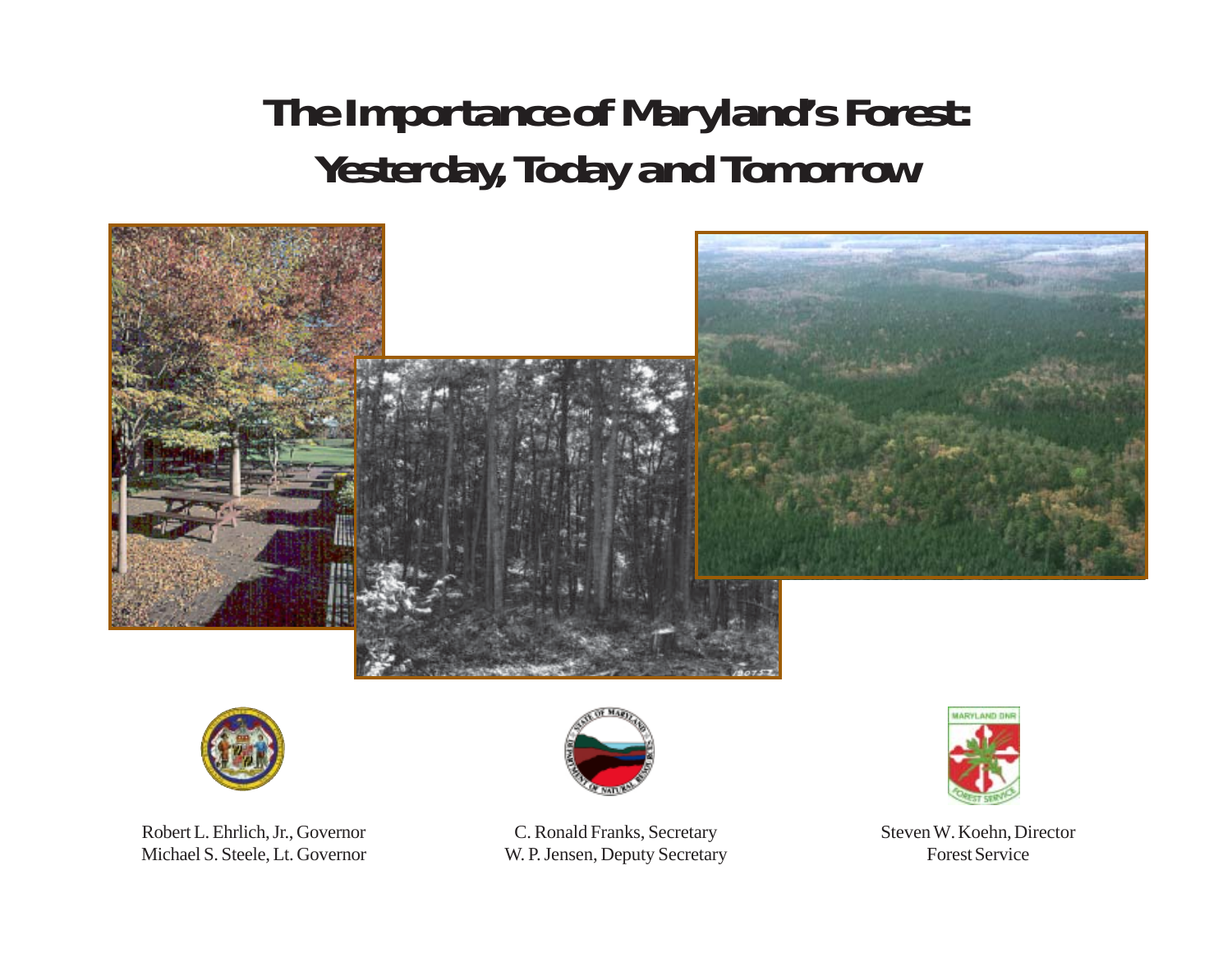### Dear Fellow Citizen,

Maryland is rich and diverse in its people, its built environment, its natural resources, and its great beauty. Moving from the Atlantic Coast to the hills and valleys of Western Maryland, we enjoy an almost endless variety of landscapes, unique communities, and layers of history...but there is one unchanging common denominator stretching throughout our State - the great forest with its millions of pines, oaks, and poplars.

Over 40 percent of Maryland is forested and this vast storehouse of energy, shelter and oxygen is one of our most important sustainable assets. Marylanders have been protecting and managing this resource since 1906 and we will continue to do so, efficiently and responsibly.

This publication, *The Importance of Maryland's Forests: Yesterday, Today and Tomorrow*, is a primer on the history of our forest, its environmental and economic importance, its scientific management, and the challenges facing our continued stewardship. It talks of the quality and quantity of our woodlands from many perspectives the forester, the harvester, the hiker, the landowner, the sailor on the Chesapeake Bay, and even the animals that

make the forest their home. It supports an intricate web of natural relationships and, not surprisingly, an equally intricate web of human demands and concerns. The more we understand about this priceless asset, the better job we can do of protecting and managing its many benefits.

Let's continue to work for the future of our forest.

Sincerely,

Robert L. Ehrlich, Jr. Governor

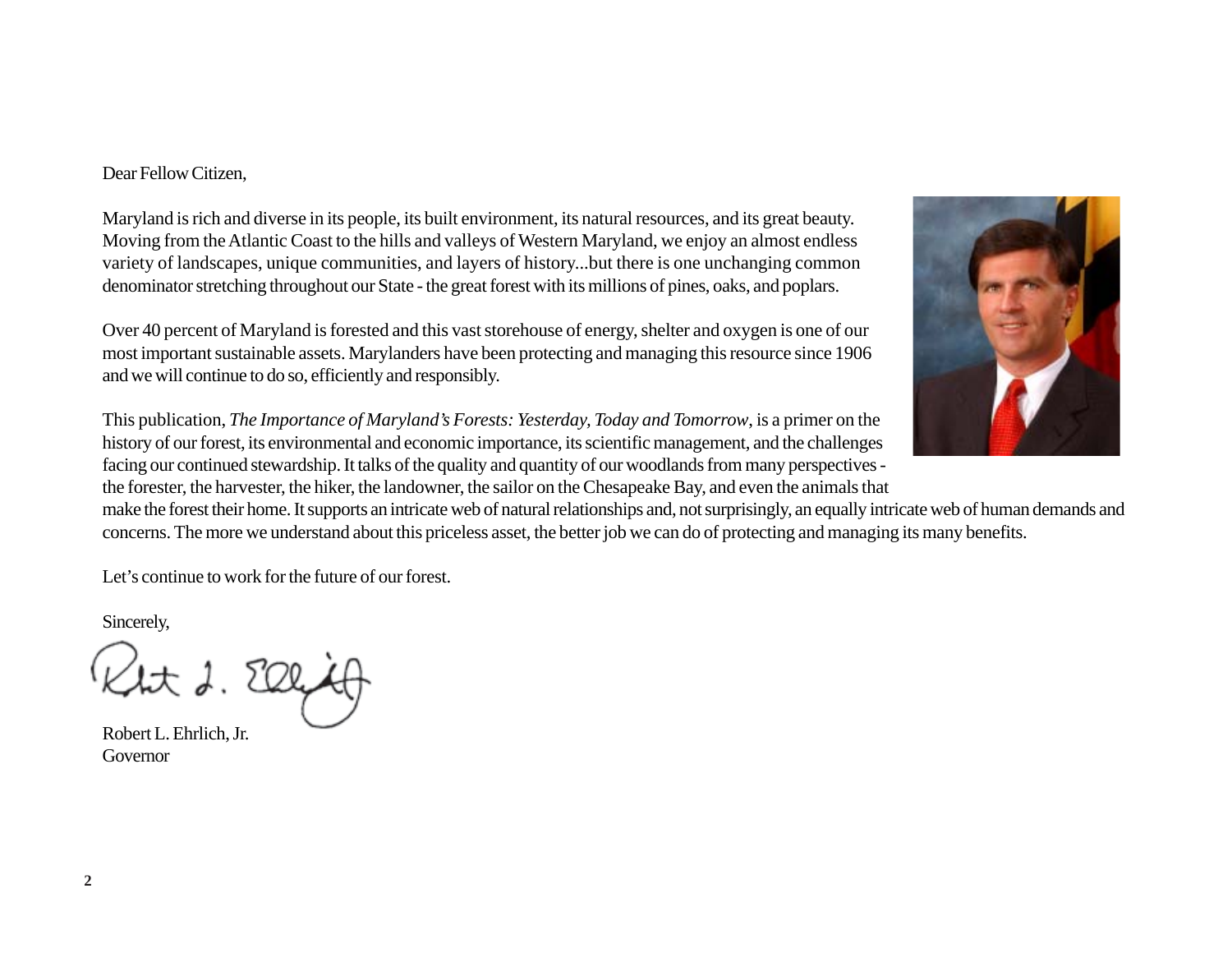Dear Friend of Maryland's Forests —

Forests are an integral part of Maryland's landscape, our environment and our economy. They are the single best land use for water quality protection and clean air, and provide wildlife habitat, aesthetic beauty and forest products – all important benefits too often taken for granted.

In an effort to help citizens better understand and appreciate the value of our trees and forests, the Maryland Department of Natural Resources and the Maryland Forest Service are pleased to present *The Importance of Maryland's Forests: Yesterday, Today and Tomorrow.*

Forests once covered more than 95 percent of Maryland's landscape; now less than half that, 41 percent, remains. Approximately 130,600 private citizens (less than 3 percent of the population) own 76 percent of the forests of Maryland. In a rapidly urbanizing state such as ours, it is essential that we continue managing our forests in an environmentally responsible manner, while retaining local natural resource based economies.

Increasing forest fragmentation, escalating vulnerability to fire in the wildland-urban interface, loss of economically viable working forests and urban tree canopy cover, and the need to restore streamside forests to control runoff are just some of the challenges facing Maryland's foresters today.

Still, with good planning and thoughtful stewardship, sustainable forests that produce environmental and economic benefits are achievable. And we invite you to join our circle of partners, stakeholders and volunteers as we work to revitalize public and private forest management, and more effectively use the tools and programs available to us, linking people and forests from headwater streams to the Chesapeake Bay.

C. Ronald Franks Steven W. Koehn Secretary State Forester

Leven W. Goelin

*The Maryland Forest Service has been serving the public and managing the forest resources of Maryland since 1906. Our mission is to restore, manage, and protect Maryland's trees, forests, and forested ecosystems to sustain our natural resources and connect people to the land.*

> "We must be more than careful stewards of the land; we must be constant catalysts for positive change." Gifford Pinchot, the father of American Forestry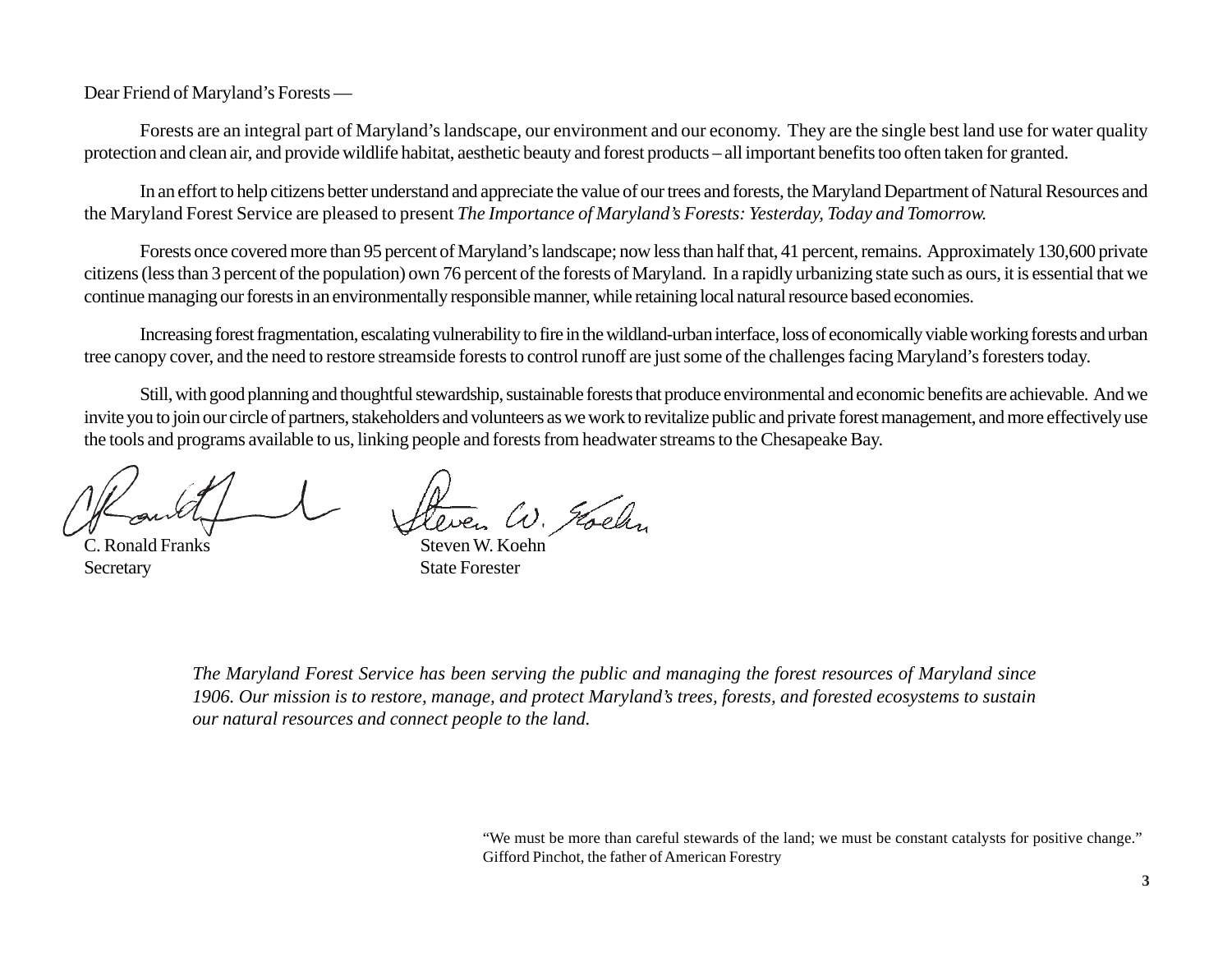# **THE FOREST IN TIME**

*Solid unbroken forest is all around me, stretching far beyond my vision, for hundreds of miles. It is one of the few such forests remaining in the world. The forest regulates the water flow from the frequent heavy rains. It prevents floods, providing steady runoff in to the trout-filled streams. It used to support salmon runs. Such a forest is also the diffuse lung tissue of the earth to which we are irrevocably bound. It is not our "environment." It is us. "The Trees In My Forest," Bernd Heinrich, Cliff Street Books, 1997*

# **A Look Back**

Maryland was once such a forest. Broken only by rivers, marshes, and mountain meadows, this primeval forest stretched from the wet soils of the Atlantic coastal plain to the hills, plateaus,

and valleys of the Appalachians. The inhabitants, Native Americans who settled along the Chesapeake Bay and its tributaries, were the first users of the forest, clearing and burning small areas for farming and berry production. In large part, the great forest of countless millions of oak, tulip-poplar, eastern hemlock, beech, loblolly pine, white pine and American chestnut was left to grow and die and change with the rhythms of the land and sky.

In 1634, this picture began to change. A group of settlers arrived on an island in the Potomac and brought with them a new set of values and aspirations regard-

ing the land. They saw a wilderness that blocked agriculture, bred disease, and sheltered dangerous animals. They also saw in the forest a rich source of lumber and fuel. In a few generations, tobacco, corn, and wheat instead of oaks and pines competed for the sun's energy. Industrious (and

successful) farmers cut, cleared, and burned to feed a young economy based on cash crops. As the settlers spread westward, houses, fences, fuel, and crops demanded more and more forest and it fell before them. Left behind were some unanticipated results. The rivers and streams



threading through the treeless farms collected the unprotected soil as it ran off the fields and filled the deep-water harbors of the Chesapeake Bay leaving a landscape of shifting shorelines and port communities without water. The impacts of early settlement unfolded over one hundred years and slowly collected into massive change; the next

alterations were faster and larger.

While settlers acted individually and often in isolation, industrialization moved forward with an efficient coordination of people and resources. The production of iron required more "input" than the production of tobacco or corn. It required

more raw materials, specialized skills, and a controlled source of energy. Throughout much of the 1700's and 1800's, the controllable energy source was charcoal. The character of the forest changed from an obstacle to farming to a vast reservoir of fuel. To encourage the industry, the Maryland Assembly in 1719 offered 100 acres of land to anyone who built an iron furnace. A single operation, the Principio Furnace in Cecil County, consumed 10,000 acres of woodland during its 100 years of production.

Iron led to steel, and steel and steam led to mobility. The huffing engines of the early 1800's changed the perception of the forest

once again and it became the major source of raw materials for a variety of industries. The railroads with their wooden ties not only allowed access to remote forests but they expanded the market for Maryland wood products all the way to St. Louis by 1857. The steam-powered circular saw outstripped the old water-powered mills in production of saw timber for lumber. Pulpwood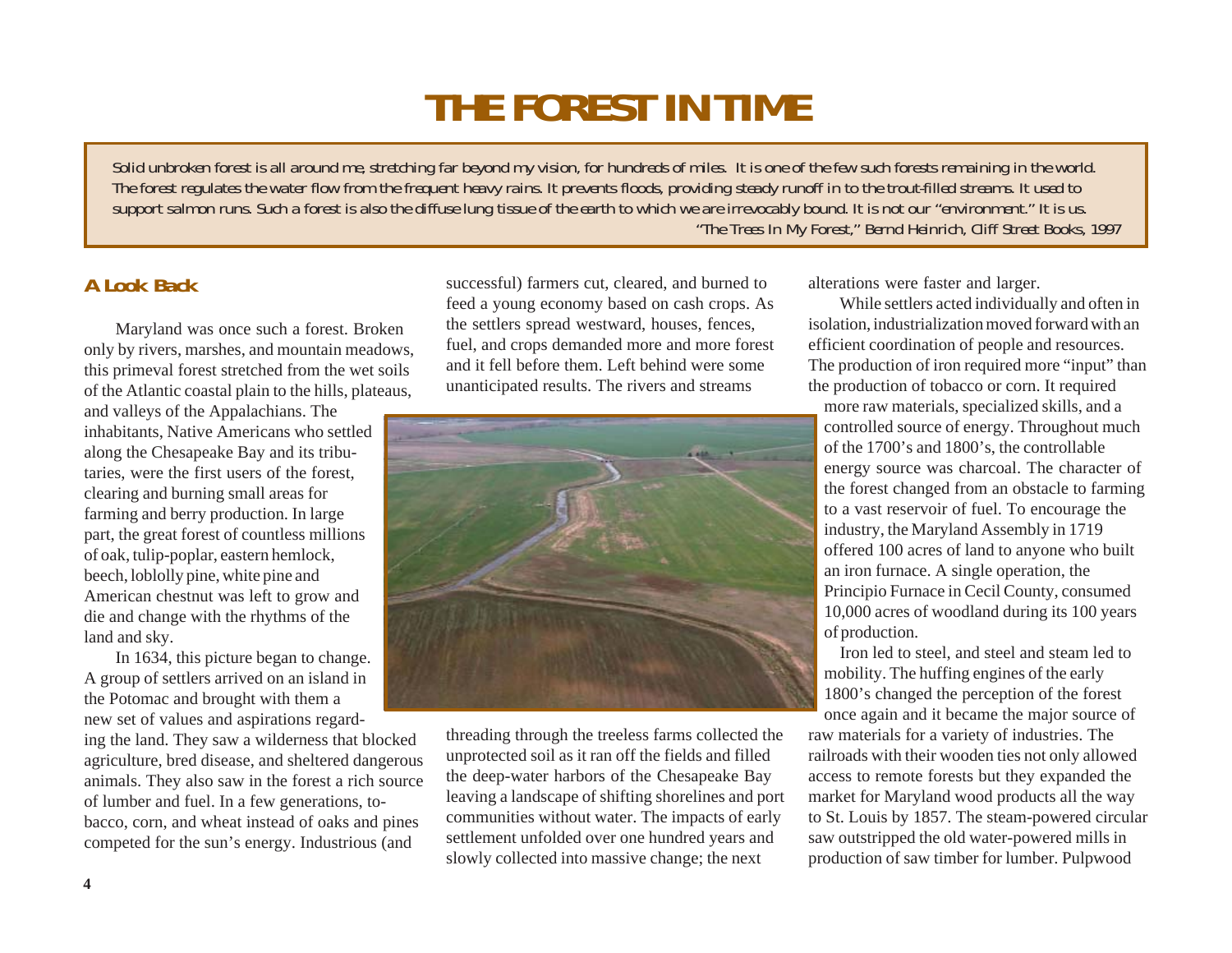for paper was shipped widely, and tanbark from hemlocks and chestnut oaks supplied the chemi cals needed for tanning leather in growing industrial centers. The forest supplied the Indus trial Revolution and helped build the great cities that would change its future once again.

Forest clearing reached its peak in the mid- 1800's. In the decades after the Civil War, thousands of acres of local farmland were abandoned to better land in the Midwest and West or a more secure occupation in the booming cities. More land was released by better farming techniques that increased crop yields so that fewer acres were needed to produce the same amount. Still more land was made available by over 200 years of logging which had thinned the For paper was shipped widely, and tanbank from natural causes and sparks from steamed particles, and the completed the job by raging over land made<br>
hemolocks and chesture is the cause of the cause of the cause of the caus

natural causes and sparks from steam engines, fire completed the job by raging over land made vulnerable by indiscriminate logging. The Great Depression produced even more abandoned land as the cities and the West attracted desperate people. The forest now had new opportunities and moved in to fill the space.

The abandoned agricultural, cut-over, or burned lands were first covered by grasses and brambles, then shrubs and small trees, and today's forest was established. These forests grew in a relatively short time and are now evenaged forests between 70 and 120 years old. The tree species found in these "new" forests are similar to those of the 1600's, but the broad composition of the forest has changed dramatically. The original forests were primarily com-

# Contiguous Forests Over 50 Acres





wholesale timber harvesting and the lack of regard for forest regeneration. The movement saw the formation of the National Park and National Forest systems, conservation organizations, and many State forestry agencies. In the early 1900's, forestry schools were formed around the nation and supported research on how forests could be managed to provide adequate regeneration and meet other land use objectives. As the schools developed, so did the science of forest management.

The Maryland State Board of Forestry was organized in 1906, primarily to control forest fires. Maryland's first State Forester, Fred Besley, single-handedly inventoried every 5-acre woodlot in Maryland and produced the first forest inventory, printed in 1916. The first State forest nursery was established in 1914 to supply seedlings for reforestation. In the 1940's, the Maryland Forest Division began to offer woodland owners professional forestry assistance, as well as seedlings, to ensure forest regeneration.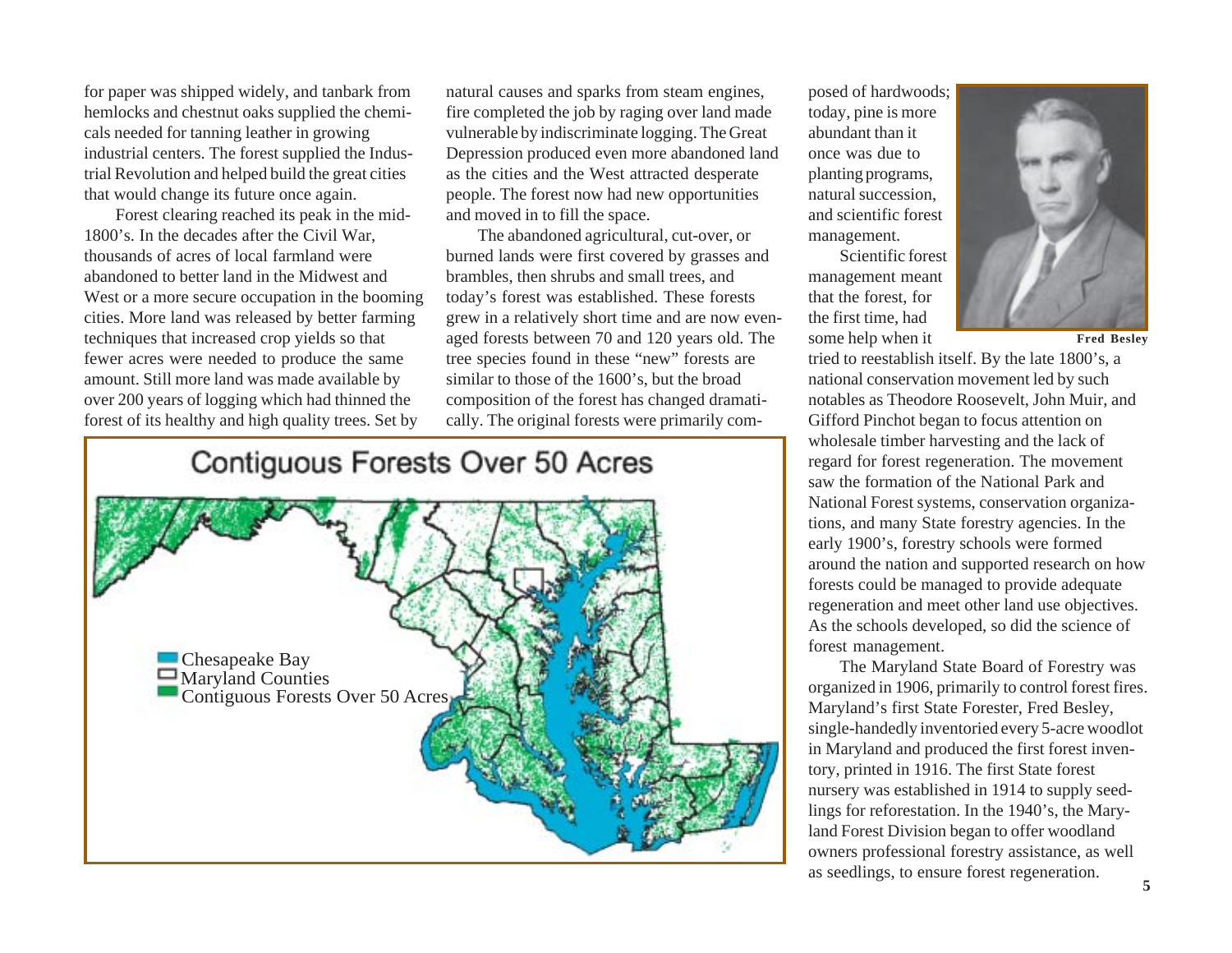Over the past 30 years, understanding of the forest's functioning has grown in unexpected ways and unexpected places. In the late 1970's, scientists began an extensive study of the Chesapeake Bay to determine the specific reasons for its decline. Three major problems were identified: excess nutrients from wastewater, agricultural land, and developed land; sediment runoff from farms, construction sites, and other lands; and elevated levels of toxic chemicals. We have since learned that nutrient pollution, much of it caused by human activity on the land bordering streams and even hundreds of miles upstream in the watershed, has driven a fundamental biological, chemical, and physical change in the Bay. The main culprits behind the Bay's poor water quality and aquatic habitat loss are two nutrients – phosphorus and nitrogen. Both are natural fertilizers found in animal waste, soil, and even the atmosphere. These nutrients have always been found in the Bay; the problem lies in the amounts that now enter the Bay. When the Chesapeake was surrounded by undisturbed forest, very little phosphorus and nitrogen ran off

the land into the water. Most of it was absorbed or held in place by the natural forest. But when the forest was replaced by farms and cities the amount of nutrients reaching the Bay increased significantly.

These nutrients increase the growth of algae that block sunlight from reaching other plants. When the algae die and decompose, they remove oxygen from the water. So much oxygen is used by decomposing algae that fish and other animals must move to survive; those that cannot may die. Because forests contribute lower amounts of nitrogen and phosphorous to waterways than other land uses, their management has become an important part of Bay restoration.

The Maryland forest we see today echoes human migration, the needs of agriculture, the lumber industry, iron and charcoal, wildfires, the first attempts at management, and, ultimately, the resiliency of nature. We will continue to influence the forest. Our charge is to do so responsibly and sustainably.



# **Today's Forest**

Maryland's wide range of soils, topography, and climate supports a natural diversity of plants, animals, insects, and reptiles much broader than most other states. The sandy, flat Coastal Plain Province of southeast Maryland with its mild climate and many wetlands marks the northern-



trees such as loblolly pine and baldcypress. The broad, undulating landscape of the Piedmont Province of central Maryland with its ridges and low knobs supports forests of red, white, and chestnut oak, yellow poplar, and ash with mixtures of pine/oak throughout. The Appalachian Province of Western Maryland includes the Blue Ridge Mountains, the Greater Appalachian Valley, and the Appalachian Plateau. These mountains and valleys contain an assortment of oak forests and northern hardwoods, along with a colder climate.

 Forest cover varies from the two heavily forested (about 73%) counties of western Maryland to the less-forested (24 to 35%) urban, suburban, and agricultural counties of central Maryland and the Eastern Shore. Southern Maryland and the lower Eastern Shore also have a considerable amount of forest, 54 to 61% and 37 to 51% respectively.\* These percentages translate into a startling number – there are more than 204 million tons of biomass in all live trees

weithman marks the normer **\*All figures are from the 1999 Forest Inventory and**<br>most boundary for southern **Analysis by the USDA Forest Service**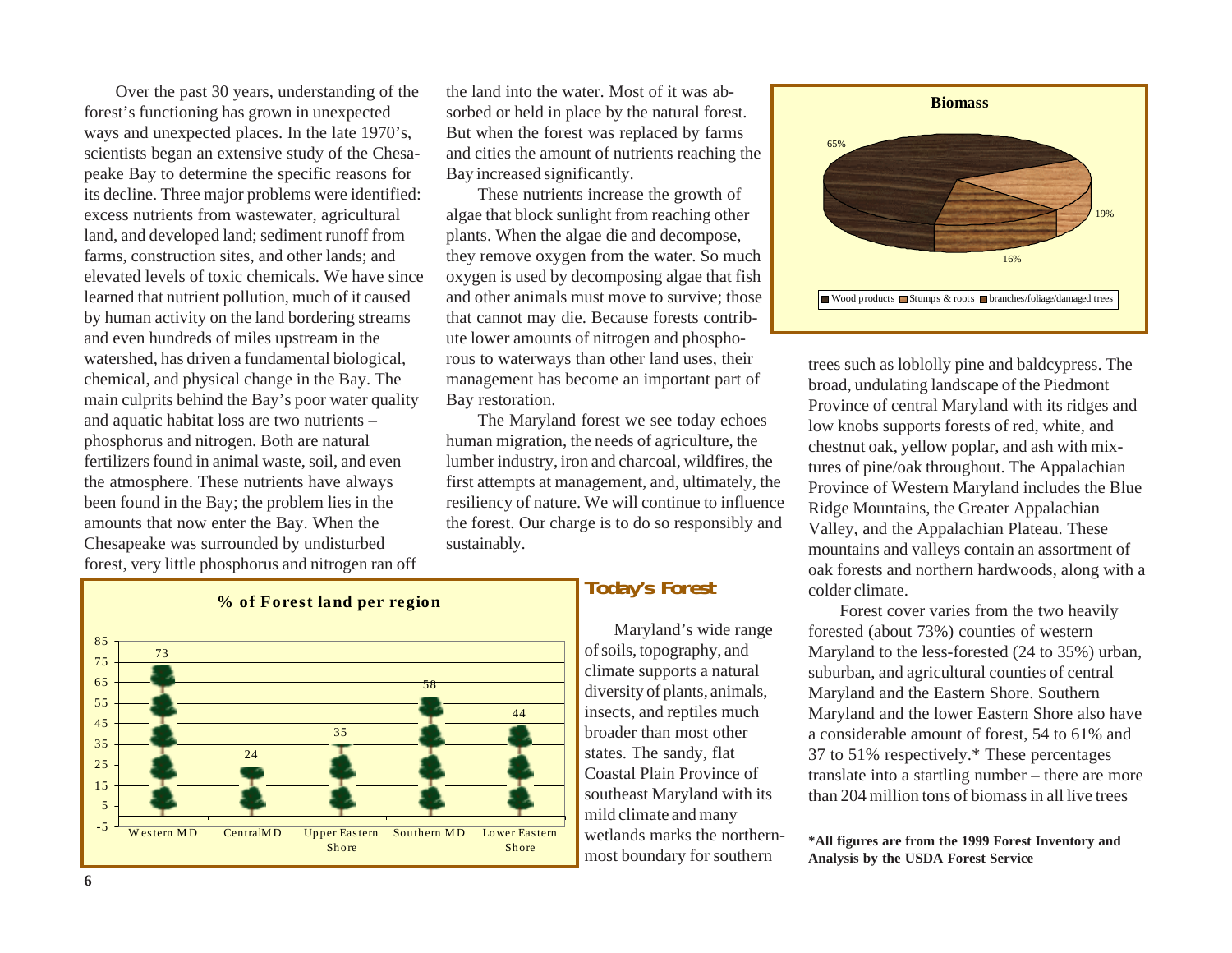#### **Loblolly/Shortleaf Pine**

Found primarily on the Coastal Plain in Maryland on moist and poorly drained soils. At higher elevations on the Coastal Plain, it is found on drier soils and often on abandoned farmland. About 12% of Maryland's forests are loblolly-shortleaf pine. The proportion of these two species varies; however, loblolly pine usually dominates. Herbaceous plants are usually sparse because little light reaches the forest floor.

#### **Loblolly Pine/Hardwood**

Found on the Coastal Plain Province. It represents a transition from forests dominated by pines to forests dominated by oaks and other hardwoods. Loblolly pine is a minor but important component, representing about 20% of the composition. Hardwood species reflect the amount of soil moisture on the site.

#### **Oak/Hickory**

About 60% of Maryland's forests are oak-hickory forest associations and they are found across the State. The proportions of each species vary greatly. Species makeup depends on amounts of precipitation, and how water drains through soils.

#### **Northern Hardwoods**

Found primarily in the western provinces of the State. It occurs on a variety of soil and moisture conditions.

#### **Oak/Northern Hardwoods**

Found throughout the Appalachian Mountains in Maryland. It is commonly found on warmer, drier sites on south- and west-facing slopes in the Blue Ridge and Appalachian Plateau Provinces. The proportion of these species varies greatly.

#### **Virginia Pine/Oak**

Found throughout Maryland but most commonly on the Piedmont Plateau and the Coastal Plain. Primarily, it occurs on old fields and other well-drained sites. It represents a transition from areas with almost pure Virginia pine to oaks and other hardwoods that tolerate shady conditions.

#### **Atlantic/Appalachian Hardwoods**

Found on north- and east-facing slopes of the Appalachian Plateau Province in Maryland. This association occupies cooler moister sites. It is not commonly found further east. However, some small pockets occur in coves in western Montgomery County.

#### **Hemlock/Northern Hardwoods**

Found throughout the Appalachian Plateau Province in western Maryland. It occupies cooler moister sites. Small pockets of hemlock/northern hardwoods may be found in coves in western Montgomery County.

#### **Atlantic/Oak/Gum/Cypress**

Found along the Chesapeake Bay and the lower western and eastern shore areas of the Coastal Plain. These forests are characterized by wet soils. Often, these sites are flooded during most of the growing season.

#### **White Pine/Northern Hardwoods**

Found throughout central and western Maryland. Generally, it is not found on the Coastal Plain. The understory in this forest association is sparse.

on forestland in Maryland. That is an average of nearly 80 tons per acre. Sixty-five percent of the weight is suitable for wood products, 19% is in stumps and roots, and the other 16% is distributed among branches, foliage, and damaged or deformed trees.

Maryland's various plant communities are categorized by the trees, shrubs, and herbs that are frequently found growing together due to similar soil, moisture, climate, and terrain preferences. These communities (or associations), including the animals living there, operate as highly complex and interrelated units. Typically, the dominant species are used to name the associations and they are determined by the number of individual plants of each species, how they are distributed across the area, and the size of the plants. More than 150 native tree species

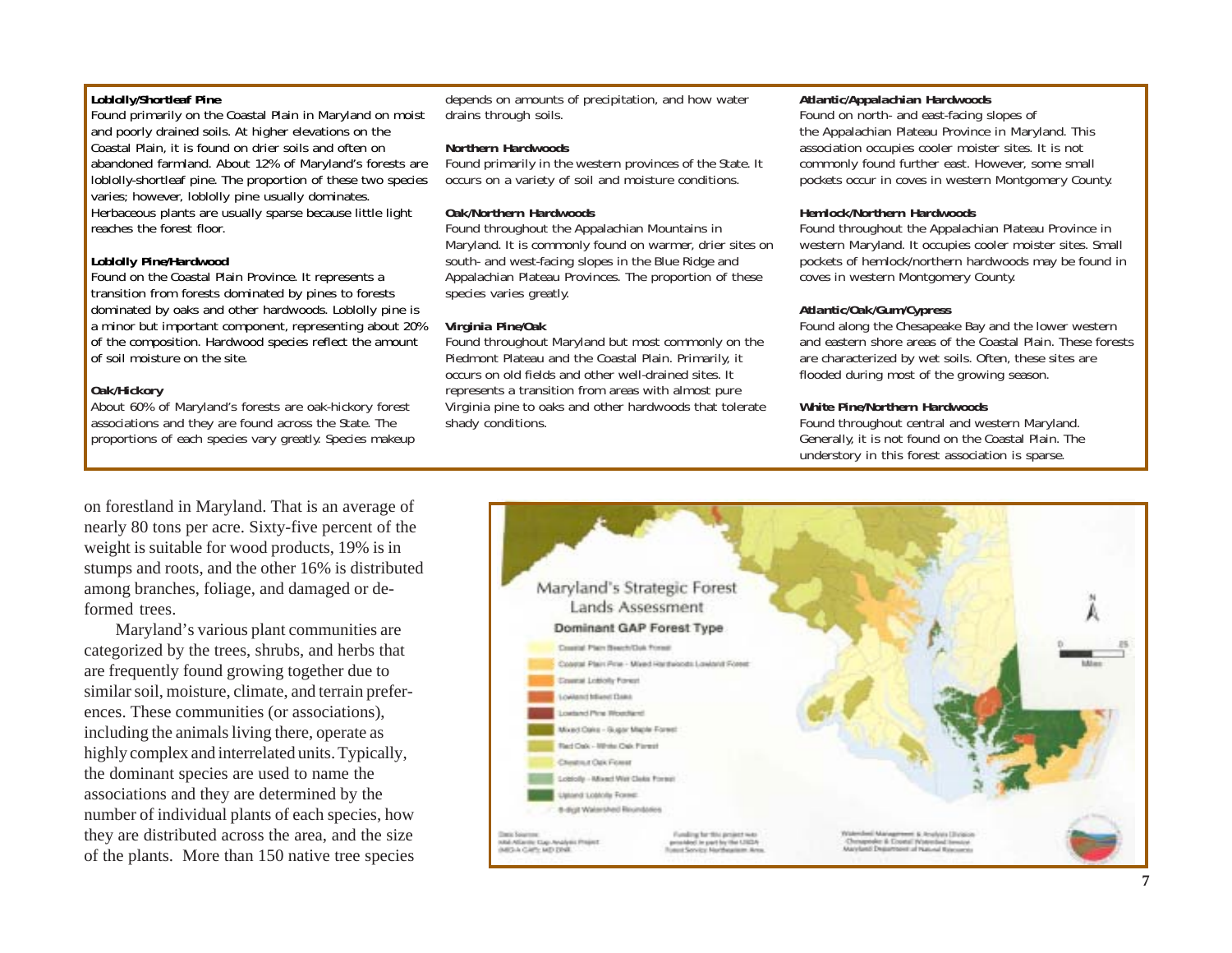are found in Maryland and certain of them grow in association with one another. Different methods are used for characterizing forests but generally, if a forest has a high number of large red and black oak trees, and many smaller hickories, the forest association would be oakhickory. Similarly, if there are about the same number of sugar maple, American beech, yellow birch, and a few eastern hemlock, the forest association would be northern hardwoods.

It is important to understand forest communities because each supports different plants and animals, and provides different benefits. Threats to forest health, as well as effects of protection measures vary from one forest community to the next.

In addition to forest associations, there are several other important ways to categorize the forest for informational purposes. The growth of forest trees has traditionally been measured in terms of wood products since that is how forests



were used. These measurements are valuable today because they can be compared with measurements taken decades ago and allow us to focus on and understand the many different aspects of the forest.

*A* Forestland is defined by the U.S. Forest Service as an area at least one acre in size that is at least 10% covered with trees of any size, or that formerly had such tree cover

and is not currently developed in a nonforest use. It includes timberland and noncommercial forestland. The noncommercial forestland category includes reserved forestlands and unproductive forest. Harvesting for timber products on these lands is administratively restricted or economically impractical. Examples include parks, wildlife

> preserves, wetlands with poor growing conditions, and many urbanizing areas. Most noncommercial forestland is owned by public agencies and has steadily increased in area from 23,000 acres in 1950 to 193,900 acres in 1999. Nearly all of this increase is due to the administrative reclassification of timberland into forestland.  *Timberland* is an area producing or capable of producing more than 20 cubic feet of industrial wood per acre per year. Not all forestland is timberland, but all timberland is forestland.



*Growing stock* is all live trees suitable for use as industrial wood products. Trees are also grouped according to their size with measurements of diameter taken 4½ feet from the ground (referred to as "diameter at breast height" or dbh).

**A** Sawtimber refers to trees at least nine inches dbh for softwoods and eleven inches dbh for hardwoods.

*A* Poletimber refers to trees at least five inches dbh, but smaller than sawtimber. The seedling/ sapling grouping includes stands where more than half the trees are saplings (up to 4.9 inches dbh) and seedlings (less than 4½ feet tall). Data and statistics for volume of growing stock and sawtimber, and for growth and removals are based on timberland.

## **Forestland Area Continues to Decline**

The USDA Forest Service completed its fifth Forest Inventory and Analysis for Maryland in 1999. Using both ground and aerial surveys, the Forest Service looked at 1,098 ground plots across the state to determine changes in forest-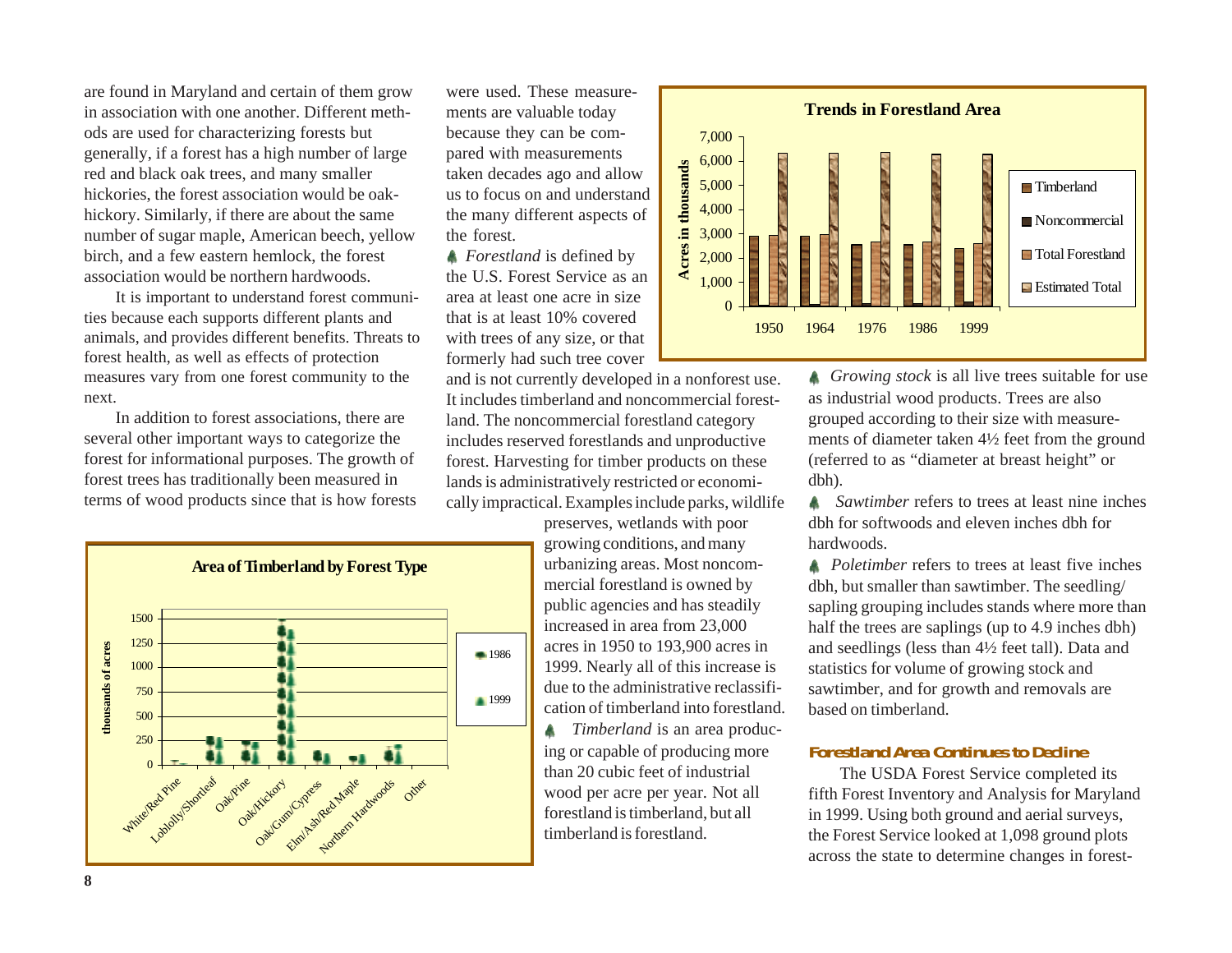

land area, timberland area, volume of growing stock and sawtimber, and tree growth and removal. According to this work, Maryland contains 6.25 million acres of which 41% or 2.56 million acres is forestland. Surprisingly, this new measurement compares favorably with estimates from the early 1900's when forests and old fields covered 46% of the state. But, it is also a decrease of 3% or 79,500 acres since the previous inventory in 1986.

Timberland makes up the largest segment of Maryland's forestland. Ninety-two percent (2.37 million acres) of forestland and 38% of all land is timberland.

This is an overall decrease from 1986, when timberland totaled 2.52 million acres, or 95% of the forestland, and 40% of the land area.

## **The Composition of the Forest is Changing**

The majority of the timber in Maryland forests is yellow poplar, oak, and red maple - the major species in the oak-hickory forest type. The oak-hickory type covers 58% or 1.38 million acres, followed by loblollyshortleaf pine (12% or 282,600 acres), oak-pine (10% or 229,600 acres), and northern hardwood (9% or 209,100 acres). Other types of forest combine for 262,700 acres. The decrease in the proportion of the combined oak species has

been attributed to many factors, among them; the high mortality of oak species following gypsy moth infestations, deficits in oak reproduction due to deer browsing, and a loss of periodic low intensity fires which oak's are more likely to survive than other species.

### **Yellow-Poplar Leads in Volume**

The 1999 inventory identified 94 tree species in Maryland, though many of them are uncommon. The twelve most common species account for 88% of the total cubic foot volume. Yellowpoplar leads in volume followed closely by red maple.

## **The Number of Trees per Acre is Not Changing**

There are 1.44 billion live trees 1.0 inch or larger in dbh on Maryland's timberland, or 609 trees per acre. Of these, 385 million (159 trees per acre) are at least 5.0 inches in dbh. Red

maple is the most common tree species by number in Maryland, accounting for 15% of all saplings and 15% of the live trees five inches and larger in dbh. Sweetgum is the second most common tree species by number, with 10% of the saplings and 9% of the trees at least five inches in diameter. Loblolly pine rounds out the top three overall, with 8% of the saplings and 14% of the trees five inches and larger in dbh. Since 1986, the average number of trees per acre that are 5inches dbh has remained unchanged at 159, but the average diameter has increased from 9.3 inches to 9.6inches.



## **Forests are Maturing With Fewer Stands of Young Trees**

Most of the State's commercial forestland regenerated after extensive harvesting and farm abandonments at the turn of the century. Today, sawtimber stands occupy 66% (1.57 million acres) of timberland area. These large trees have increased in acreage since the last forest inventory and are vital to wildlife. Their understory of herbaceous plants and shrubs provide food and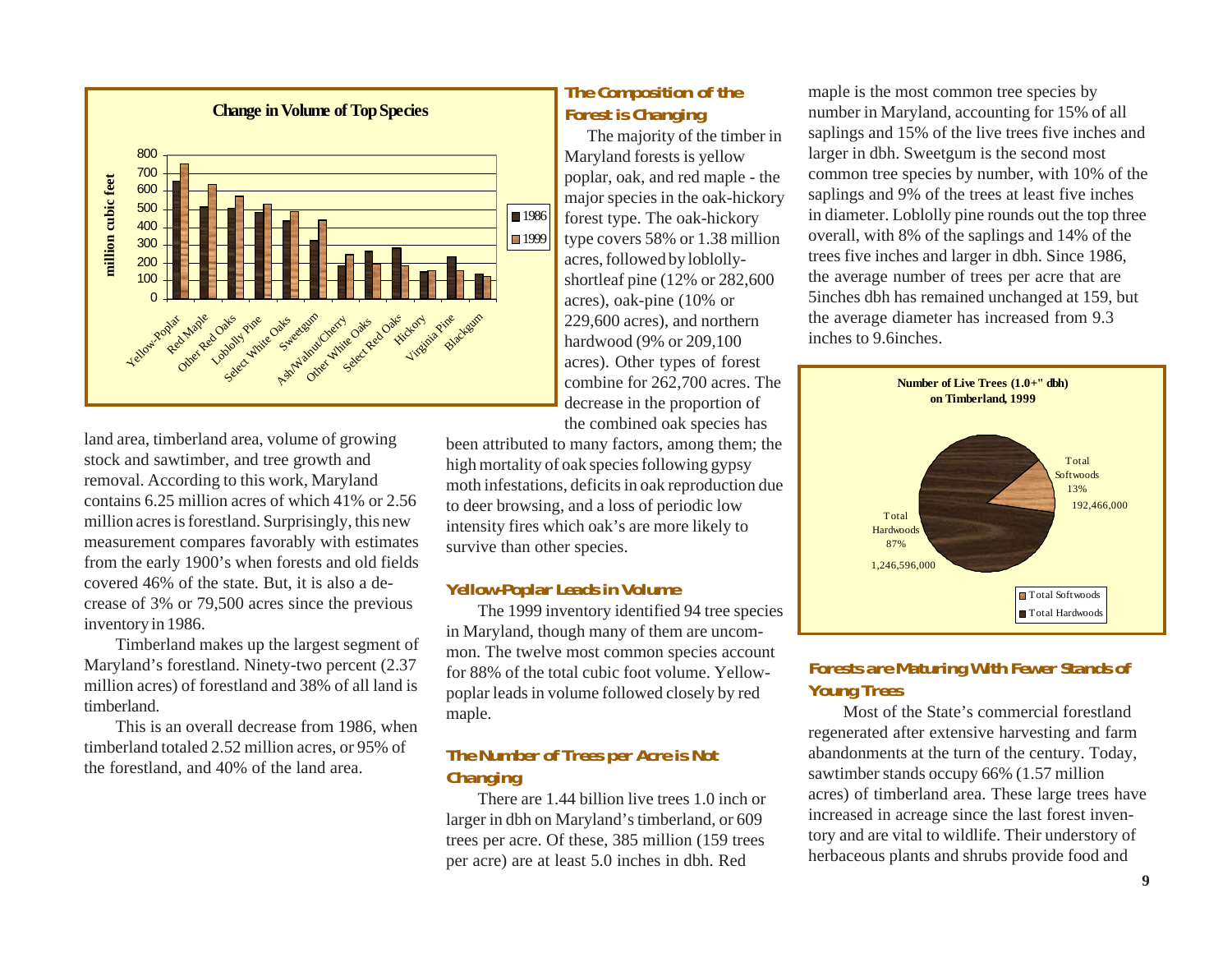cover, their boles and bark provide nesting and feeding sites, and the large dead trees, both standing and on the forest floor, provide additional food and cover. Since 1986, sawtimber stands have increased by 4% or 64,000 acres.

Poletimber stands cover 506,100 acres (21%). Trees in these stands are not sufficiently mature to produce large amounts of nuts and seeds, and often form dense overstories that inhibit the growth of understory vegetation. Poletimber stands have decreased in area by 31% since 1986.

Stands classified as sapling-seedling and nonstocked increased from 11% of timberland in 1986 to 12% in 1999. These stands typically contain early successional, pioneer tree species as well as a variety of herbaceous and shrub plants that need full sunlight to survive. These stands provide unique nesting and feeding opportunities for wildlife.

In a state that has seen tremendous population growth in recent years (the population has doubled since 1950), the fact that forests still cover 41% of the land is remarkable. There are three important reasons for this high percentage.



First, most of the population of Maryland has concentrated in and around Baltimore and Washington D.C. and a few other cities, leaving much of the state fairly rural. Second, there has been a sizable decrease in the amount of land used for farming. Land in farms is now half of what it was in 1950, a loss of 2.1 million acres. Although much of the lost farmland has been developed, some of it has been abandoned and has reverted to forestland through natural regeneration and tree planting. These new forests have offset much of the loss in forestland due to development. Third, Maryland forests have been restored, conserved and protected by a variety of effective forest management programs.

# **Life in the Forest**

The ecosystem that we call the forest is filled with thousands of nearly invisible relationships among the kingdoms of life – animals, plants, fungi, and bacteria. All species, from the mitochondria bacteria and mycorrhizae fungi to oak trees and black bears are important compo-

nents of healthy, self-sustaining forest ecosystems. They have evolved over the millennia to take advantage of differences in their environment, nearly infinite variations in soil moisture and acidity, sunlight, temperature, hydrology, and prey. For example, the cell of each leaf contains 50 to 100 chloroplasts, the microscopic green structures that are the tree's solar energy panels. Once, they were algal parasites, now they live together in a beneficial relationship. A fungus that began infecting tree roots eventually became an "association" called mycorrhizae that is necessary for tree roots to

absorb nutrients from the soil. Squirrels and blue jays eat every acorn they can find, and, by dispersing the seeds, become symbiotic tree planters. These examples are a tiny part of biological diversity – the entire array of organisms and natural communities that thrive and depend on each other in complex interwoven lives.

Maryland's biodiversity is rich and varied compared to its size. Roughly 900 species of vertebrate animals, 3,900 vascular plant taxa (species, subspecies, or varieties), 160 butterflies, 22 freshwater mussels, and thousands of other invertebrate animals can be found within its borders. Terrestrial and aquatic species are supported by over 100 different assemblages of plant communities, including tidal marshes, swamp forests, Coastal Plain bogs, pinelands, serpentine grasslands, upland hardwood forests, scrublands, and beds of submerged aquatic vegetation. These plant communities and habitat types are the basic fabric that maintains the web of life.

When the early colonists first explored this part of the New World, they found it teeming with animals, including elk, gray wolves, bison, and mountain lions. Today, these species are gone from Maryland and many more have greatly declined. In the years since European colonization, our forests have been changed and some species dependent upon them are now rare, endangered, or no longer dwelling in Maryland. When forests are under stress, individual species and their habitats become threatened, thereby endangering the health of the forest itself.

Maryland's largest mammal, the black bear, requires large forested areas to survive. The best bear habitat is found in Garrett county where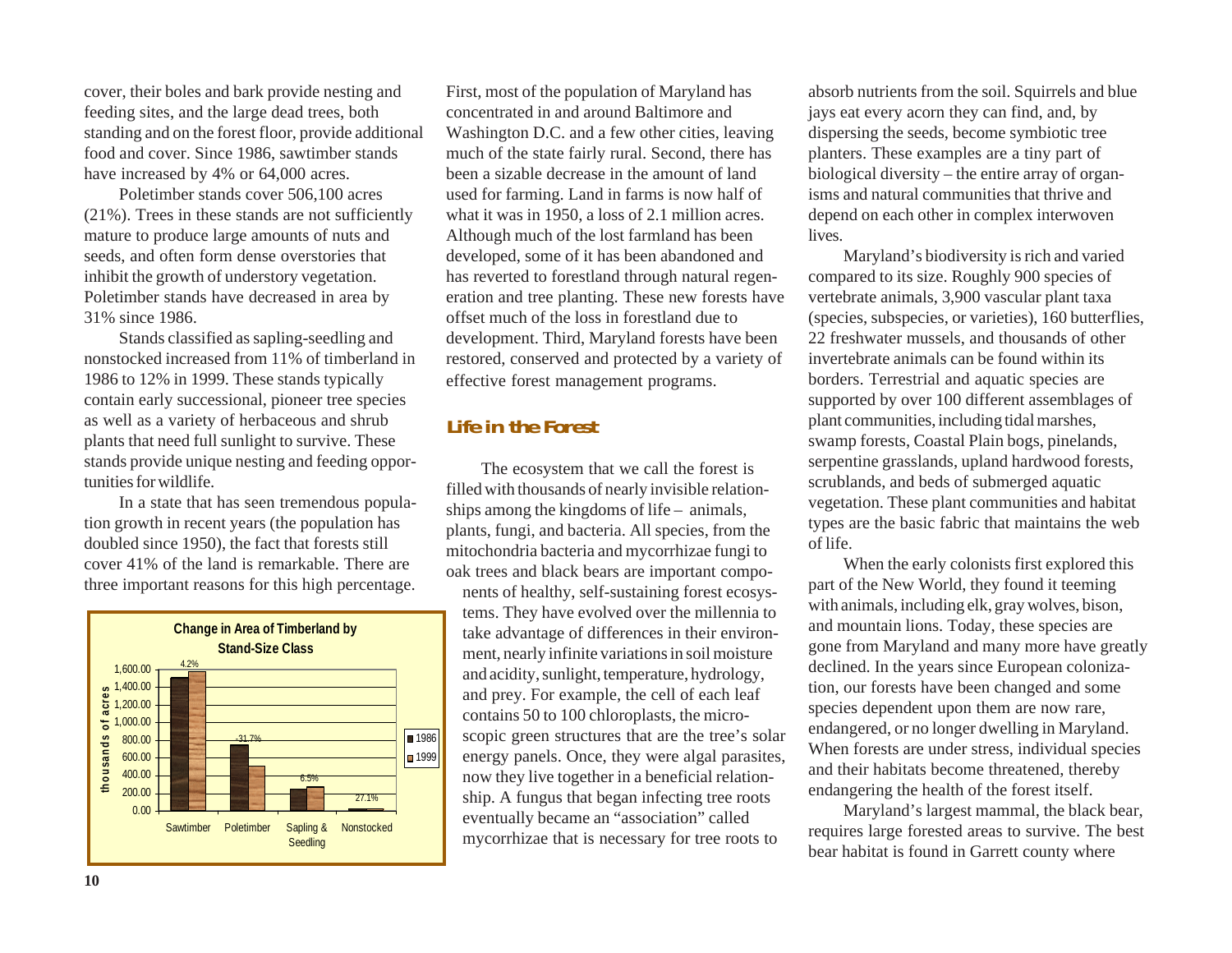expansive hardwood forests are interspersed with a dense rhododendron understory and wetlands. Until recently, it was believed that Eastern Wild Turkeys needed large forested areas to survive, yet a capture and release program has successfully reintroduced them in every county of Maryland. They may be found in mature hardwood and pine forests as well as grassy fields. White-tailed deer are very abundant and are found throughout Maryland in forests, farms, wetlands, parks, open areas, and suburban areas. Some suspect that white-tailed deer may be more numerous today than prior to European settlement. In pre-colonial times, they were prey for wolves and mountain lions and Native Americans hunted them year round – today, man is their only predator.

While diverse forest meet the habitat requirements of many different species and attract a great variety, large stretches of forest aren't always needed. Chipmunks and sala-

manders, for example, can thrive in a small patch of woods. But many species do require large blocks of forest to thrive. These species are called forest interior dwelling species, or FIDS. Scarlet tanagers are FID birds that have higher success rates when raising young if they

nest deep in the forest. Closer to forest edges, their eggs are often pushed out of nests by brown-headed cowbirds. The cowbirds then lay their eggs in the nest, leaving the tanagers to raise the young cowbirds. Cowbirds are rarely found in the center of large forests.

There is other life in the forest and it is us. We enjoy forests for study, fun, exercise, peace and solitude, and any number of other reasons. Our enjoyment is both intellectual and emotional; the forest is both the ancient home of our ancestors and the modern counterpoint to our urban lives. Our "recreation" in natural settings is deeply rooted and deeply important and the wide array of forests across Maryland offer ample opportunity for different kinds of contact – hunting, horseback riding, backpacking, cross-

country skiing, snowshoeing, rock climbing, caving, birding, picnicking,

gathering nuts and berries,

photographing and watching wild animals, identifying and photographing wildflowers, and, maybe, just looking and listening. Hiking and camping in primitive areas are the top two recreational uses of our forests.

The latest information (2001) from the US Fish and Wildlife Service measured spending in Maryland for wildlife-related recreation to be approximately \$1.743 billion. The same source reports that nearly 40% of Marylanders participated in wildlife-related recreation and over onequarter of a million nonresidents visited Maryland for fishing and hunting alone.

As our population burgeons and land use pressures intensify, it is increasingly important that we protect our most productive natural areas. Once gone, they cannot be fully restored.

> Their resource potential, their utility for education and research, their recreational, aesthetic, and cultural values would be lost to future generations.

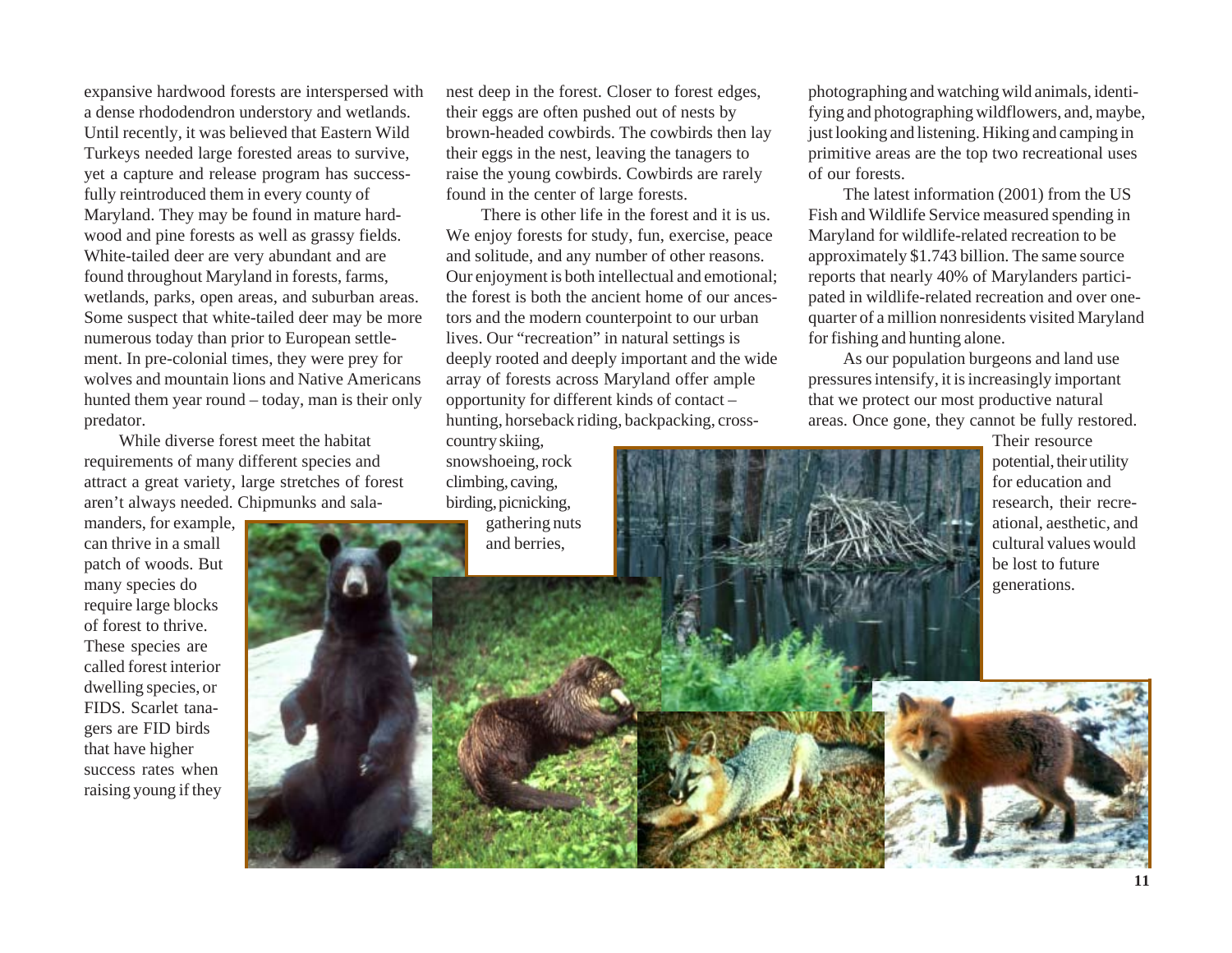# **Harvesting The Forest**

*Heat is a form of energy. The source of that energy, captured by the trees' leaves, is the sun. Multiplying the potential energy of those two to three pieces of split wood by the untold thousands of logs accumulating in the trees all around me, I am awed by the sheer magnitude of energy that drives life, passing from one form to the next. The energy captured by trees and other plants will eventually be tapped by bacteria and fungi, by insects and other herbivores, and then passed on to birds and other predators, like us.*

#### *Bernd Heinrich*

# **The Working Forest**

### **Growing Stock Volume Has Increased**

Nearly all of the forestland in Maryland is capable of growing trees suitable for wood products. Only about 10% of the forestland is held in reserves where trees are not removed for use. These lands include parts of State forests, designated wildlands, and urban forests. Harvesting and land use change can and has occurred across the remaining 90% of the land, but annual wood growth is more than annual wood removal and has been since 1952. **In fact, Maryland's forests now contain more large trees with increased volume than they did at the turn of the century.**

Since 1986, average annual harvesting and land use removal of *growing stock volume* totals 82.6 million cubic feet. Growing stock volume is a measure of live trees that are considered commercial and measure 5 inches dbh or larger. Sixty-three percent of this removal comes from harvesting, 28% is attributed to volume on timberland reclassified to noncommercial forestland, and 9% comes from timberland converted to nonforest uses. Average annual net growth since 1986 has been 106.8 million cubic feet. This surplus of growth represents an annual net increase in the volume of wood on timberland and an average net gain of 24.1 million cubic feet per year.

Ratios of growth to removals of growingstock volume vary with tree species. Yellow poplar is growing 4.5 times faster than it is being removed by harvest or land use change. Red maple is being taken twice as fast as it is growing. Loblolly pine, one of the top five species in growing stock volume, is equally balanced between removal and growth. Overall, during the most recent inventory period, growing stock volume increased by 7%.

## **Sawtimber Volume Has Increased**

Average annual net growth of sawtimber on timberland is 428.6 million board feet. Harvesting and land use change removes 272.7 million board feet per year. The ratio of growth to removals of

sawtimber volume is 1.6 to 1 for a positive annual change of 156 million board feet. Yellow poplar showed an annual increase of 150 million board feet, a ratio of 6.2 to 1. Loblolly pine showed no significant increase in volume. *Sawtimber volume* has increased 14% since 1986. Volumes per acre have increased from 5,935 board feet to 6,797 board feet for a total of 16.1 billion board feet of sawtimber volume in Maryland (for comparison, a new home requires approximately 20,000 board feet of lumber).

# **The Renewable Resource**

The economic and population shifts of the early 1900's affected much of Maryland's forest today. These forests are being used for a variety of products: building lumber, shipping

| Average Annual Net Change of Growing Stock Volume on Timberland, 1986-1999<br>(in thousands of cubic feet) |                        |                  |             |                      |                                   |                                    |                                 |                             |
|------------------------------------------------------------------------------------------------------------|------------------------|------------------|-------------|----------------------|-----------------------------------|------------------------------------|---------------------------------|-----------------------------|
|                                                                                                            | <b>Gross</b><br>Growth | <b>Mortality</b> | <b>Cull</b> | <b>Net</b><br>Growth | <b>Harvest</b><br><b>Removals</b> | <b>Land Use</b><br><b>Removals</b> | <b>Total</b><br><b>Removals</b> | <b>Net</b><br><b>Change</b> |
| Softwoods                                                                                                  | 29,987                 | $-6,254$         | $-57$       | 23,675               | $-15,981$                         | $-2,982$                           | $-18,963$                       | 4,711                       |
| <b>Hardwoods</b>                                                                                           | 111,783                | $-30,288$        | 1,622       | 83,117               | $-36,072$                         | $-27.619$                          | $-63,691$                       | 19,425                      |
| Total                                                                                                      | 141,769                | $-36.543$        | 1,565       | 106.791              | $-52,053$                         | $-30,602$                          | $-82,655$                       | 24,137                      |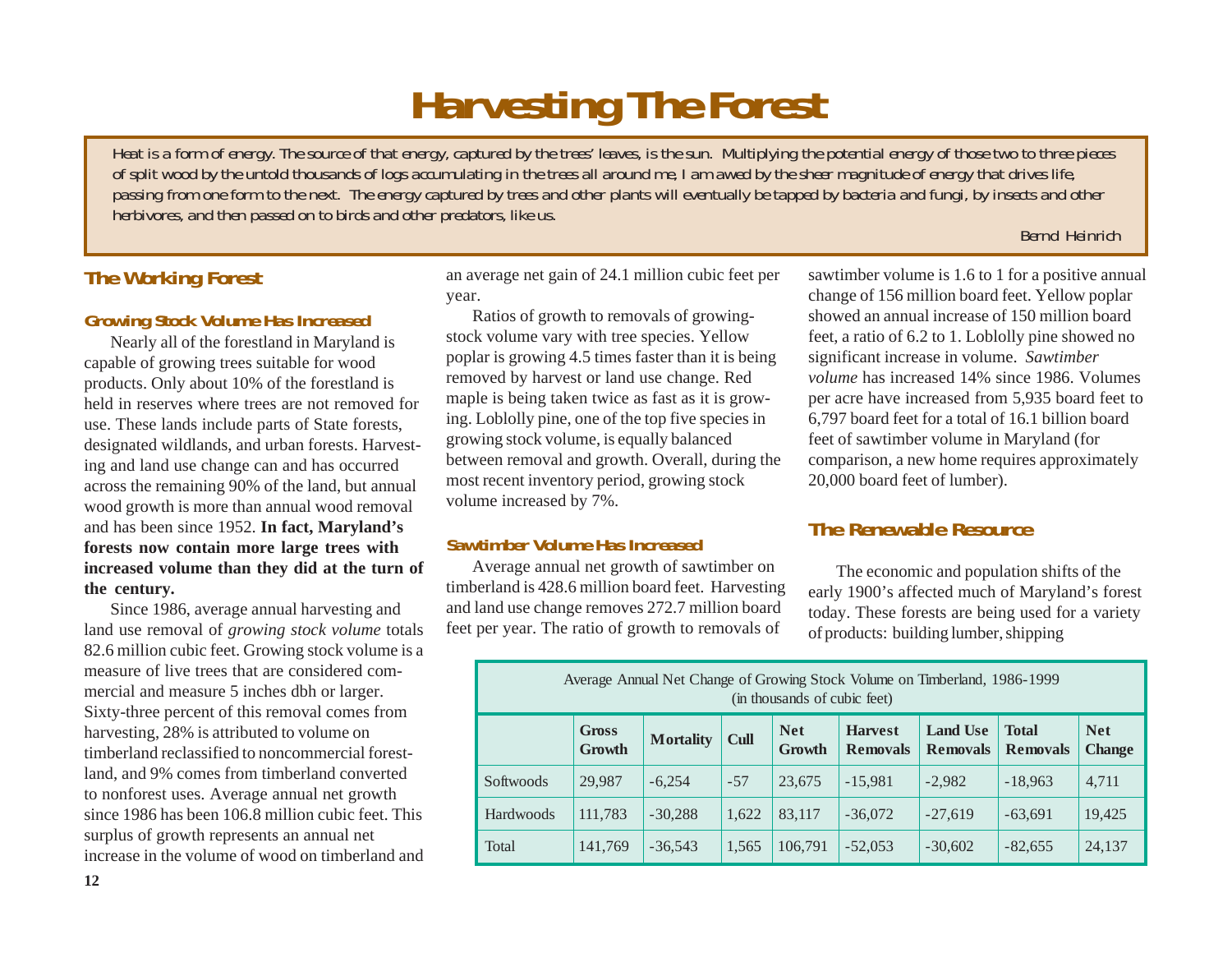crates, shelving and furniture, pallets, flooring, molding, mulch, chips for fuel and particle board, and pulp for paper. Many forest stands are now between 70 and 120 years old and have reached the age where most are about 18 inches in diameter. These large trees are used for veneer and other high quality wood products and have brought about an increase in the value of wood products over the last three decades.

In 1996 (the year for which the most comprehensive information is available), several hundred forest products operators and timberdependent businesses operated in Maryland. These businesses provided nearly 14,000 jobs, had an annual output value of \$2.2 billion, and contributed \$.75 billion in value-added economic activity. According to the MD DNR Forest Service, 329 logging companies, 208 firewood companies, 104 sawmills, seven veneer log brokers, 280 Christmas tree farms, one pulp and paper mill, and eight reforestation planting companies are registered or licensed to do

business in Maryland. There are hundreds more that manufacture secondary forest products such as molding, wooden boats, caskets, doors, musical instruments, picture frames, and signs. The industry as a whole is broken into three major categories: Timber Management and Harvesting**,** Primary Wood Manufacturing, and Secondary Wood Manufacturing.

**A** Timber Management and Harvesting includes the operation of timber tracts, tree

farms, reforestation services, and forest nurseries; the harvest and transportation of logs; and the production of wood chips and rough, round, hewn, or split wood raw materials. This sector is concentrated on the Eastern Shore, employs a total of 1,375 and has an annual

|                                                                                                                                                |                                                                                                     |                                                                                                                                           | sfla |
|------------------------------------------------------------------------------------------------------------------------------------------------|-----------------------------------------------------------------------------------------------------|-------------------------------------------------------------------------------------------------------------------------------------------|------|
| Maryland's Strategic Forest<br><b>Lands Assessment</b>                                                                                         |                                                                                                     |                                                                                                                                           |      |
| Sawmills &<br><b>Distance to Mills</b><br><b>Enversit Lacations</b><br>20 Mins Away<br>Lexis Hourt 1 Miles<br>/ / 1-4git Wetershed Bournieries |                                                                                                     |                                                                                                                                           |      |
| Date Solemn:<br>LREN Rotest Grecke's Poned Imaginesy<br>Hydrois FM: Maryland DNK                                                               | Fanding for this projections<br>provided in part its the LSDM.<br>Format Service New Research Arris | Watershed Weinspiesert & Analysis (Nelson)<br><b>Chesquake &amp; Council Watershot Service</b><br>Maryland Department of Natural Bensomer |      |

statewide output of \$230 million.

The Primary Wood Manufacturing sector processes logs and related raw materials into lumber, veneer, plywood, pulp, paper, and other products. It is concentrated in the western counties, employs a total of 3,449 and has a \$720 million annual statewide output.

The final sector, Secondary Wood Manufacturing, turns the primary manufacturing products into finished ones, such as furniture, toys, cardboard containers, cabinets, and finished building components. It is focused in the central counties of Maryland, employs a total of 9,074 and has the largest annual statewide output – \$1.234 billion.

All regions of Maryland support some level of wood processing but the central and western portions account for over two-thirds of the annual output value and 60% of the employment. This is largely due to a concentration of secondary manufacturers in the central counties and paper and other product mills in the western counties.

| <b>Maryland Forestry and Wood Products Direct Output and Employment</b> |                                             |            |                                             |            |                                               |            |  |
|-------------------------------------------------------------------------|---------------------------------------------|------------|---------------------------------------------|------------|-----------------------------------------------|------------|--|
|                                                                         | Timber Management $\&$<br><b>Harvesting</b> |            | <b>Primary Wood</b><br><b>Manufacturing</b> |            | <b>Secondary Wood</b><br><b>Manufacturing</b> |            |  |
|                                                                         | Output<br>(in millions)                     | Employment | Output<br>(in millions)                     | Employment | Output<br>(in millions)                       | Employment |  |
| Central                                                                 | \$29                                        | 173        | \$75                                        | 392        | \$601                                         | 4,325      |  |
| Eastern                                                                 | \$139                                       | 749        | \$70                                        | 441        | \$140                                         | 915        |  |
| Southern                                                                | \$26                                        | 154        | \$39                                        | 240        | \$181                                         | 1,324      |  |
| Western                                                                 | \$36                                        | 294        | \$484                                       | 2,237      | \$104                                         | 931        |  |
| <b>State</b>                                                            | \$230                                       | 1,375      | \$720                                       | 3,449      | \$1,234                                       | 9,074      |  |

**Source: The Economic Importance of the Maryland Forest Products Industry.**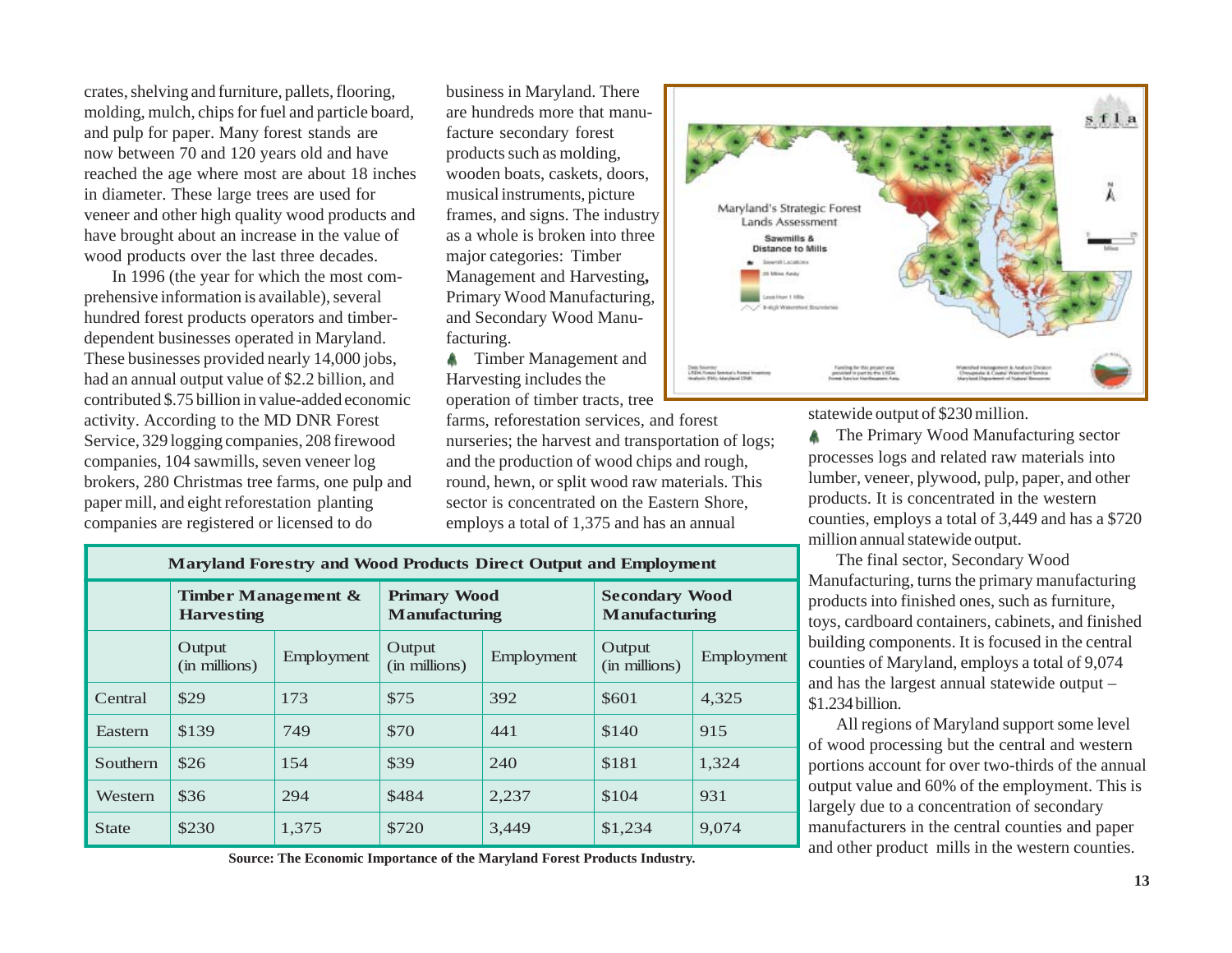The eastern counties support the largest timber management and harvesting output (\$139 million) and the southern counties follow the central region in secondary wood manufacturing output.

In addition to providing direct employment and income for Marylanders, the forestry and wood product industry generates income for business owners, property income, and indirect business taxes. This "Value-Added" economic activity boosts the industry's contribution to the State's economy by another \$.75 billion.

A healthy forest products industry helps ensure a healthy and resilient Chesapeake Bay. Without healthy wood fiber markets, forest landowners would have more economic incentive to grow houses rather than trees! Since forests, as a land cover, are the best for producing clean, fresh water, any loss of forestland to other uses has a detrimental effect on Chesapeake Bay restoration efforts.



| Maryland Forestry and Wood Products Industry Value-Added Economic Activity<br>(in Millions) |                                          |                                             |                                               |              |  |  |
|---------------------------------------------------------------------------------------------|------------------------------------------|---------------------------------------------|-----------------------------------------------|--------------|--|--|
|                                                                                             | Timber Management &<br><b>Harvesting</b> | <b>Primary Wood</b><br><b>Manufacturing</b> | <b>Secondary Wood</b><br><b>Manufacturing</b> | <b>Total</b> |  |  |
| Central                                                                                     | \$13.53                                  | \$20.71                                     | \$193.14                                      | \$227.37     |  |  |
| Eastern                                                                                     | \$63.54                                  | \$19.59                                     | \$37.87                                       | \$121.00     |  |  |
| Southern                                                                                    | \$13.00                                  | \$11.70                                     | \$70.12                                       | \$94.83      |  |  |
| Western                                                                                     | \$15.38                                  | \$183.16                                    | \$35.31                                       | \$233.85     |  |  |
| <b>State</b>                                                                                | \$105.95                                 | \$248.76                                    | 404.53                                        | \$759.23     |  |  |

**Source: The Economic Importance of the Maryland Forest Products Industry.**

# **The Forest Industry's Impact**

Because of the widespread commercial use of forest resources, timber plays a significant role in the economy of Maryland and the forestry industry has significant links to other Maryland industries. For every dollar of economic output value of the wood products industry, another dollar is produced elsewhere in Maryland's economy. For every job in the wood products industry, two jobs are stimulated elsewhere. And for every dollar of value produced by the industry, nearly two more dollars in value are added as the product moves up the value-adding chain.\*

The total annual payroll from the forest products industry in Maryland is more than *\$420 million*. If indirect benefits of these wages and salaries were included, the

effect would be even greater.\*\*

Another way to look at the impact of the industry is to project how changes in overall output would ripple throughout the state's economy. A 10% drop in primary wood manufacturing (\$72 million) would result in a \$156 million drop in the value of all goods and services in the state. Western Maryland would absorb nearly \$92 million of this loss. The same 10% decline would cost 1,390 jobs, most of them in Western Maryland. A 10% drop would also have a significant effect on wages, income, and taxes causing a \$76 million loss.\*\*\*

\*The Economic Importance of the Maryland Forest Products Industry, 1996

\*\*Maryland's Forest: Past, Present, & Future, Maryland Cooperative Extension Service, University of Maryland) \*\*\*The Economic Importance of the Maryland Forest Products Industry, 1996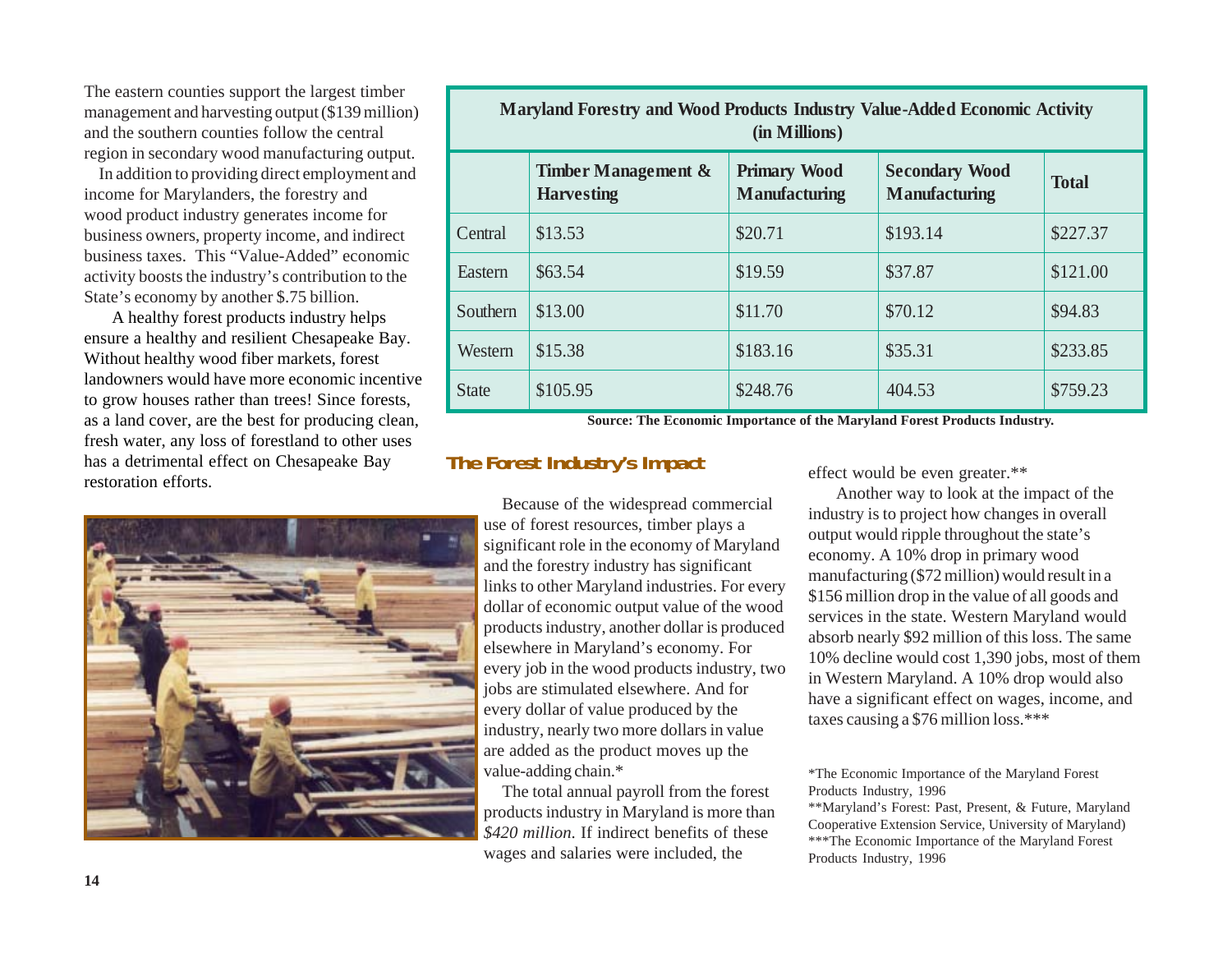

# **The Forest Landowner**

Selling wood is a major source of income for private owners (who hold 76% of the forestland in Maryland). If a viable forest economy is present, owners have economic incentives to keep their land in forests. If not, they are motivated to look for other uses. Conversion to other land uses, such as development, is encouraged when people become uncertain that keeping the land in farms and forests will yield future returns. Such an outcome, over time, will result in the loss of countless environmental benefits.

Forests are the preferred land use in efforts to improve water quality. Years of research have shown that forest is the best form of land use to reduce sedimentation, remove nutrients from groundwater, and regulate streamflow during storm events. All of which lead to improved water quality, enhanced habitat for living resources, and a better aquatic environment.

Healthy, managed, productive forests will help retain sustainable natural resource-based industries by providing working landscapes from which a sustainable supply of resources is available. Many forest landowners rely on the income produced from their forestland whether it is from timber sales, hunting leases, or some nontraditional product. If the resource-based industries cannot operate due to regulatory constraints or insufficient raw material supply, they will close or relocate to other states, taking jobs and associated economic and environmental benefits with them. The loss of these industries would leave the landowner with limited management options and, if faced with economic needs, little opportunity for producing cash flow. The likely outcome would be the sale of the land for development.

### *Maryland's Association of Forest Conservancy District Boards: Unique to the Nation*

*Maryland established Forest Conservancy District Boards in 1943 to help its Forest Service promote forest management on privately owned woodlands. The original goal of the Boards was to help ensure a supply of forest products through scientific forest management. Today, their role has expanded to include leadership for the improvement of the environment in urban and suburban areas and education about the benefits of trees and forests. The volunteer members of the Boards serve as tree and forest advocates, and educators. The Forestry Boards are active in all twenty-three counties and Baltimore City.*

In 1999, the income from timber sold on Maryland woodlands, whether as stumpage (price paid to the landowner for standing trees) or cut and then sold, was estimated to be \$32.4 million. This provided a direct economic benefit to Maryland workers. For every \$1 paid to landowners for a sale of timber in 1999, \$14 in direct wages and salaries was generated for the State's economy.

The Maryland Department of Agriculture reports that "farm revenue" for forest products reached over \$33 million in 2000 and has averaged over \$30 million since 1996. But many of Maryland's 130,000 forest landowners are still unaware of the sustainable value of their forestland. Information targeted to the general public about the value of forests and trees does help create an awareness of the resource but continued work is required to supply personally relevant material that will motivate a landowner to "do" something with his forestland.

Forest landowners in Maryland can receive information and recommendations to better care for their forestland by contacting the MD DNR Forest Service office in their County. The *Forest Stewardship Program* provides technical assistance to help individual landowners enhance or protect the timber, fish/wildlife habitat, water quality, wetlands, and recreational/aesthetic values of their property, as well as find ways to use sustainable land management practices that protect the Chesapeake Bay. Practices eligible for technical and/or financial assistance include afforestation, forest improvement, windbreaks and hedgerows, streamside and wetlands protection, fish habitat improvements, wildlife habitat enhancement, and soil and water protection. Over the past 10 years, an average of 28,500 acres/year has been enrolled.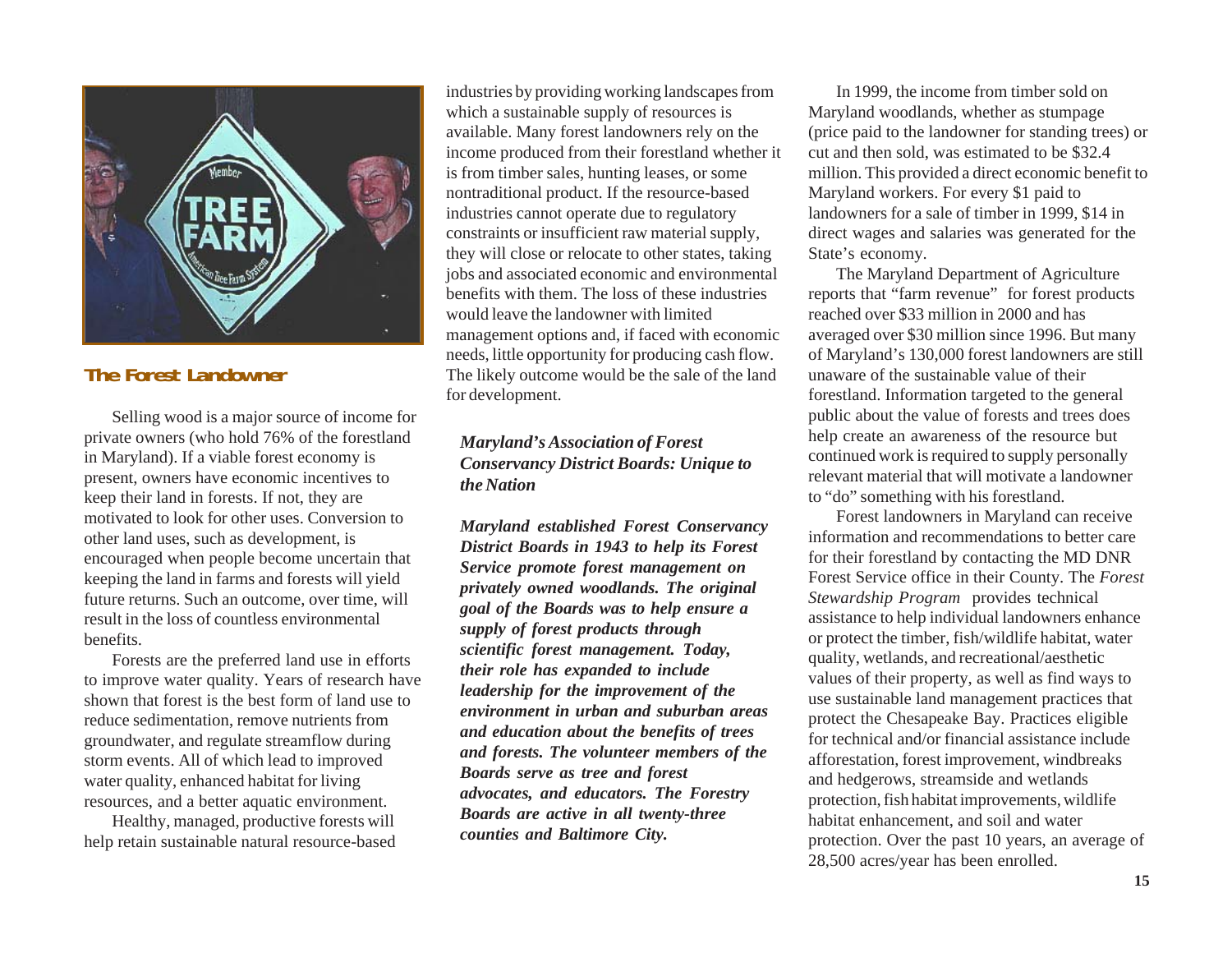### **Improving the Management of the Forest**

**Woodland Incentive Program** - This provides cost-share assistance to private landowners for tree planting, site preparation, and timber stand improvement practices. It covers up to 50% of the cost of eligible practices and is available to owners of at least 10 but not more than 500 acres that have potential to be harvested for logs, pulpwood, firewood, woodchips, posts and other forest products. Maryland distributes approximately \$100,000 to 75-100 landowners covering 1,500-2,000 acres each year.

*MD DNR Forest Service, 580 Taylor Avenue, Annapolis, Maryland 21401, 410-260-8531.*

**Forest Conservancy District Boards** - County forestry boards are allowed to review all timber harvests in the state. State law provides that any forestlands of three acres or greater on which commercial cutting is done must be left "in a favorable condition for regrowth," that young growth be retained, that restocking after harvest be arranged, and that the operator maintain adequate growing stock after selective cutting. In practice, the forestry boards only review timber harvests in the Chesapeake Bay Critical Area and in specific parts of Frederick County. *MD DNR Forest Service, 580 Taylor Avenue, Annapolis, Maryland 21401, 410-260-8531*

**Master Logger Program** - This is a series of comprehensive training courses designed for the logging professional. Program attendance is completely voluntary but the Master Logger Program endorses only those loggers that complete the training agenda. Training covers such topics as best management practices, forest management, logging aesthetics, logging safety, and first aid and CPR. Landowners, foresters, and all interested may attend the courses. *Maryland Forests Association, P.O. Box 599, Grantsville, Maryland 21536, 301-895-5369, mfa@hereintown.net*

**Forest Conservation and Management Agreement** - A property tax program that allows owners of five or more contiguous acres of forestland to apply for a reduced or frozen property tax assessment. If the owner agrees to not develop the land for nonforest uses for a minimum of 15 years, the property tax assessment is frozen at \$125/acre for the life of the agreement. Maryland has about 1,300 agreements covering 97,539 acres of forested land. A "forest conservation and management plan" is required.

*MD DNR Forest Service, 580 Taylor Avenue, Annapolis, Maryland 21401, 410-260-8531.*

**Timber Stand Improvement and Reforestation Income Tax Modification (TaxMod)** - In this program, taxpayers may subtract from their adjusted gross income on their state income taxes an amount that is double the cost of reforestation and timber stand improvement practices (less any costshare assistance). Eligibility requires ownership or lease of 10 - 500 acres of forestland capable of growing more than 20 cubic feet of wood per acre per year and available for the primary purpose of growing and harvesting trees.

*MD DNR Forest Service, 580 Taylor Avenue, Annapolis, Maryland 21401, 410-260-8531.*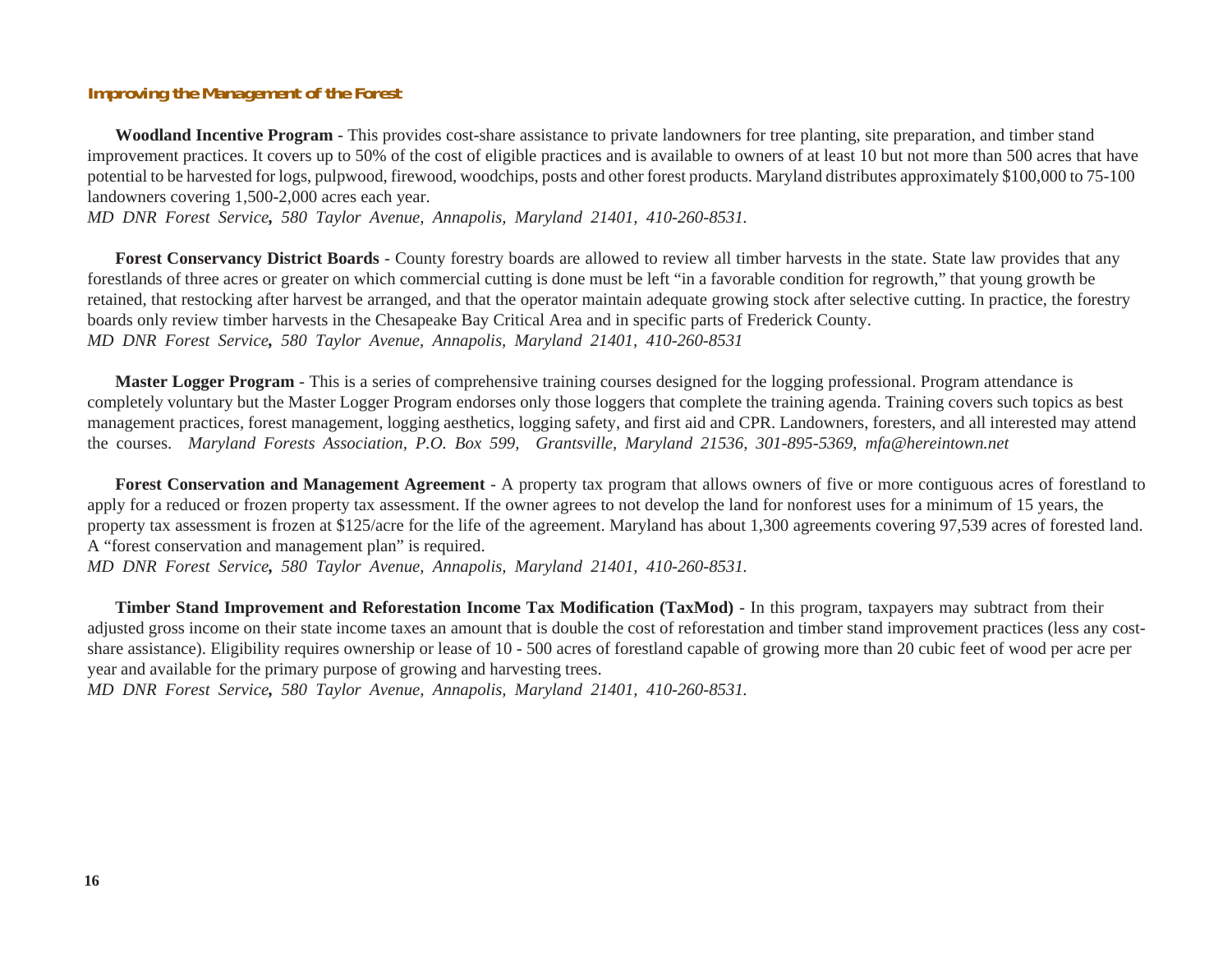# **Sustaining the Forest Base**

*Why do we need forest? There are many compelling reasons, but they are generally tabulated in quarterly balance sheets. Ecosystem "services" include air and water purification, flood control, erosion control, nutrient recycling, and pollination services. Ecologically, forest is natural habitat and most species on earth are adapted to it and require it. There have been and are many practical arguments for forest – practical in the material sense. Ultimately advocates for forest are motivated also by ethics rooted in our own psychological dependence on wilderness. Conservationists...have all in their own way reaffirmed that like other animals we, too, need forest or other wilderness to live healthy adapted lives.*

#### *Bernd Heinrich*

# **Forests and Land Use**

Nature, over the course of eons, has built a forest ecosystem that is integral to the maintenance and fundamental quality of our lives. There is no forest where we completely understand all the relationships among its living parts – plants, animals, fungi, and bacteria – much less the relationships of these living parts with its nonliving parts – geology, climate, hydrology, and soil. But we do understand a coarser interdependence; without functioning forests the whole system fails.

The greatest threat to Maryland's forest base is the conversion of forestland to nonforest uses – a somewhat bureaucratic way of saying that the natural forest vanishes. But also, as residential and other development spreads across the landscape, the spatial configuration of the remaining natural forest changes. The creation of small isolated patches of remaining forest reduces habitat quality for species that require large tracts of interior forest and reduces the opportunity for the gene flow and migration needed to maintain resilient natural plant and animal populations. In addition, large blocks of forest are often subdivided into "smaller" parcels which increases the

potential for their conversion to nonforest use and reduces the amount of actively-managed large blocks of forest.

Projections by the Maryland Department of Planning estimate that between 1990 and 2015 the land area dominated by urban development will increase to a total of 1.5 million acres. This is an increase of 48%. The total area developed may be 25% of Maryland. Without changes in land use planning and effective resource-specific controls, thousands of acres of forests could be lost to development.

The need is to prepare for the addition of one million people over the next 20 years, develop a coordinated strategy to strengthen the State's ability to direct growth, and enhance our older developed areas. This translates to an "inside" game to revitalize towns and an "outside" game to manage and protect resource lands. In short, Maryland is trying to spend money more efficiently, protect its trees and forests, and keep its communities strong.

Historically, the need to protect a particular species of plant or animal or a natural system such as tidal wetlands or the Chesapeake Bay's 1000-foot critical area has brought about a new law and regulatory actions that prohibit some

activities previously allowed. This approach to natural resources protection and management often generates controversy and creates adversarial relationships between government and landowners.

The *Forest Conservation Act* (FCA) was adopted in 1991 to conserve the State's forest resources during land development. It is one of the first laws of its kind in the United States. The Act requires identification of existing forest stands, protection of the most desirable forest stands and establishment of areas where new forests can be planted. Forest conservation planning occurs during the initial site planning of a proposed development, when forest conservation can occur without causing undue economic costs. The FCA establishes standards for local authorities to enforce during development. The Act is a means to protect not only forest and trees in developing areas, but also any sensitive areas identified during the local planning or comprehensive land use plan adoption process. Over nine years 8,700 acres of forest have been planted and 46,000 acres have been retained through the Forest Conservation Act.

Even though a large number of restrictive regulations are in place, this approach is slowly giving way to the use of voluntary programs that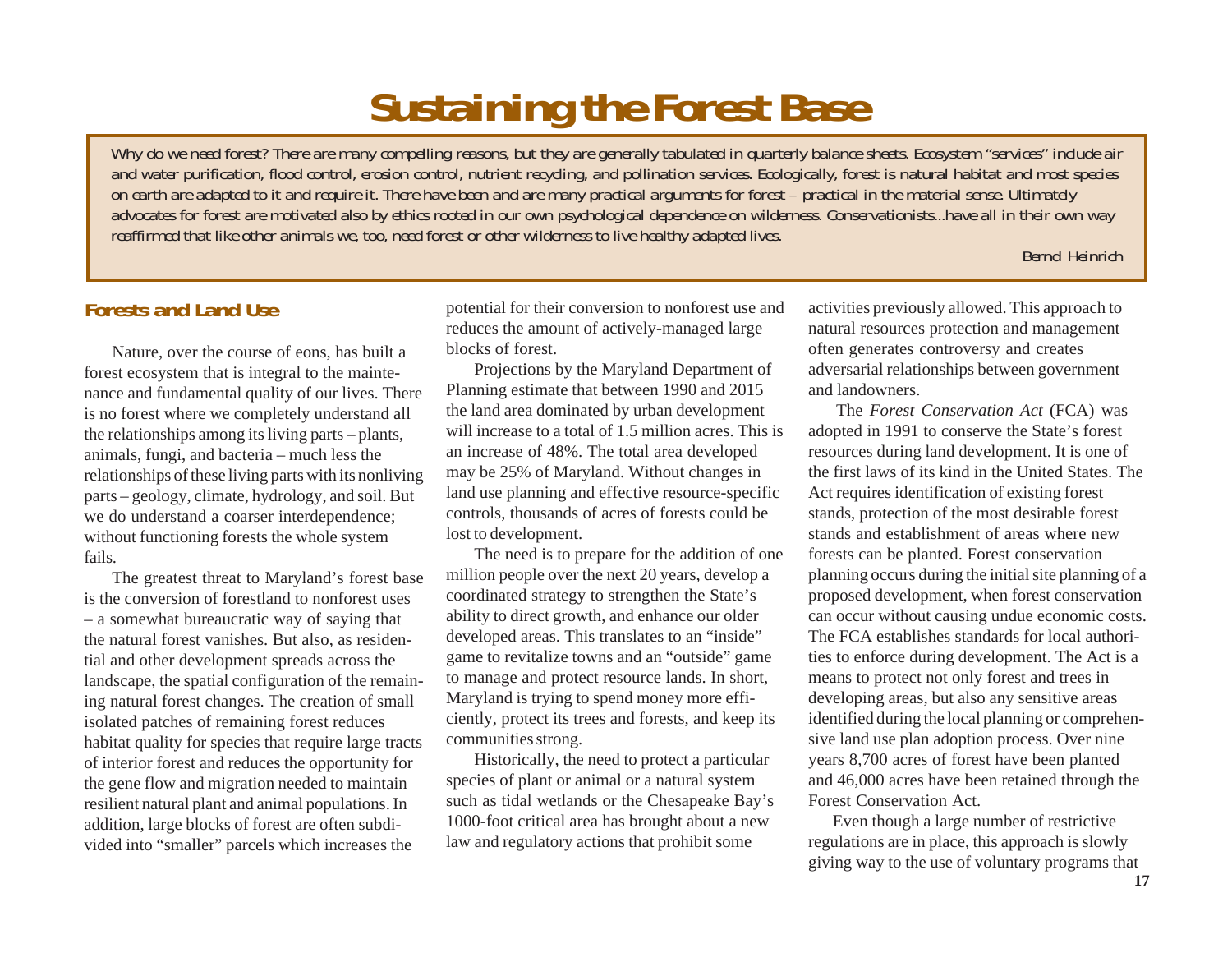use incentives rather than mandates to achieve desired results. Several of these types of programs are available for forest owners.

A *Forest Conservation and Management Agreement* freezes property assessments at lower rates in exchange for a landowners commitment to put their land under proper management.

Maryland *TAXMOD* allows owners of forestland who reforest their property or carry out timber stand improvement to deduct double their cost of employing these measures from their income for tax purposes.

The voluntary *Forest Legacy* (funded through the US Forest Service and responsible for over 1,400 acres of forest preservation) and *Rural Legacy* programs offer easement protection for forest and agricultural land. Maryland has set a goal to protect 200,000 acres of vital resources by the year 2011, earmarking \$138 million for the *Rural Legacy Program* to accomplish these goals. Thus far, the State has preserved more than 40,000 acres.

The *Conservation Reserve Enhancement Program,* created in 1998, pays farm landowners to create riparian buffers, retire highly erodible soils, and restore wetlands on agricultural land. It offers voluntary easements for permanent protection and is a major part of the *Stream ReLeaf* initiative to establish 1,200 miles of buffer in the Chesapeake Bay watershed. Maryland's goal is to enroll 100,000 acres statewide by 2002: 70,000 acres of riparian buffers, 20,000 acres of highly erodible lands, and 10,000 acres of wetlands. The program has been extended, and as of June 2003, 64,000 acres were enrolled.

The *Urban Initiative* represents a new comprehensive approach to address natural resource preservation, conservation, and restoration in the urban context. Examples of the Urban Initiative include such projects as the Anacostia River watershed in Prince George's County with tree and riparian buffer planting, wetland restoration in Federalsburg, helping teachers from two Annapolis elementary schools integrate natural resource conservation into classroom instruction, and designing a "retrofit" bioretention pond in a parking lot as part of the Elkton Downtown Revitalization Plan.

The *Maryland Greenways Commission* is charged with promoting and coordinating the protection and development of natural greenway corridors in cities, suburbs and rural areas. Some greenways are pristine wildlife or ecological corridors not intended for human use or access; others are designed primarily to accommodate recreational users or educational activities. A greenway can be a protected creek bed, a trail, a ridgeline, or strip of vegetation along a stream bank, a converted railroad or a utility right-ofway.

These voluntary, non-regulatory measures are all part of an expanded effort in Maryland to improve environmental protection through use of the carrot rather than the stick.

## **Forest Ownership**

Maryland's timberland is over three-quarters privately owned. People own forestland for recreation, investment, timber production, wildlife habitat, and simple aesthetic enjoyment. In 1999, there were roughly 2.4 million acres of timberland and approximately 78% was owned by private



individuals. The forest industry owned less than 4%, or 88,000 acres. Federal, State, and local entities owned 421,000 acres, or 17%. Between 1955 and 1976, the number of private owners increased from 35,000 to 95,800. By 1989, there were 130,600 private owners. In 1976, 55% or 52,690 owners held less than 10 acres. By 1989, the number of owners holding less than 10 acres increased to 65% or 84,890. Each property is sold on an average of once every 12 years and only 39% of the owners have had harvest experience with their forest.

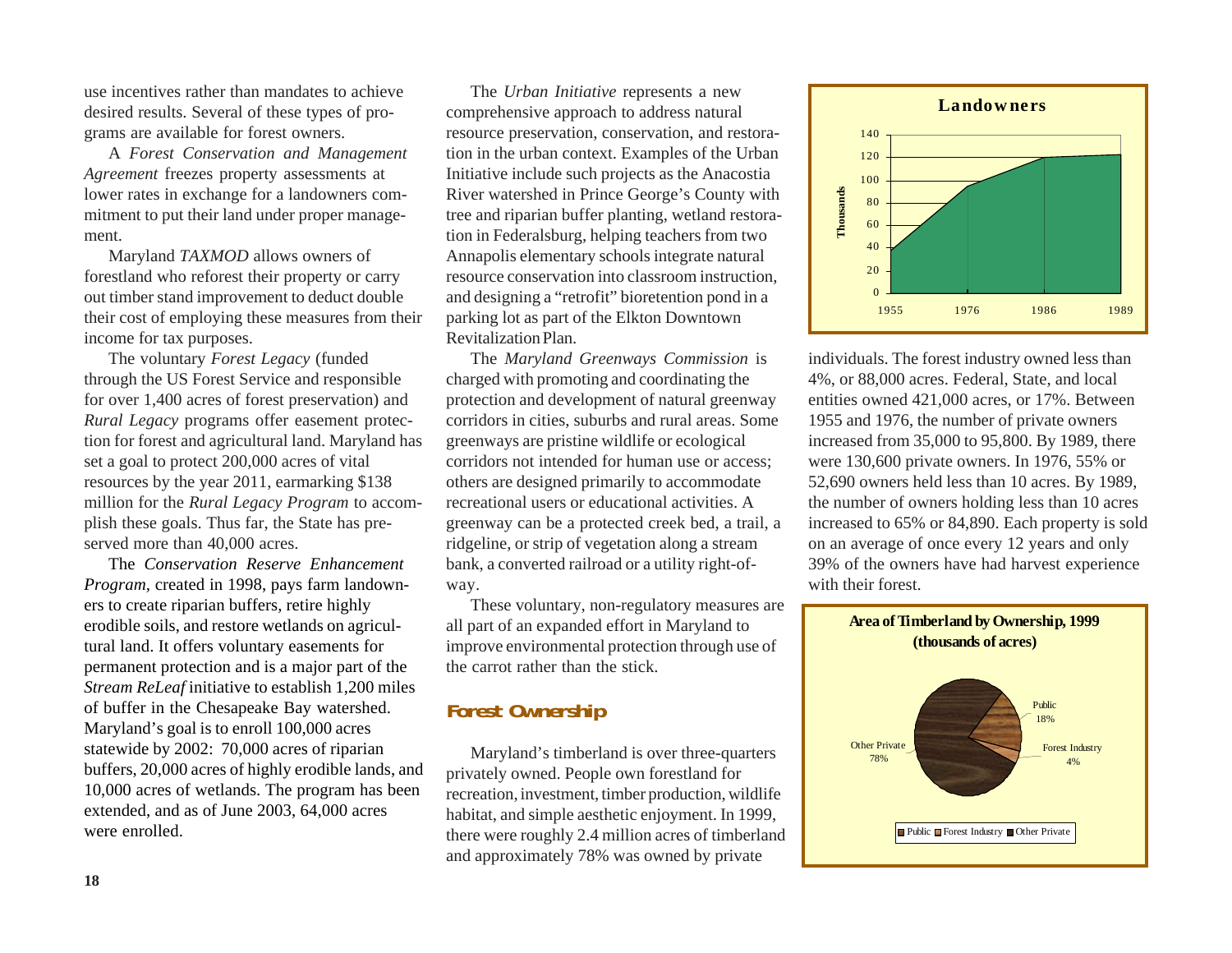The State Forests of Maryland are made up of roughly 137,000 acres in four major parcels: Potomac- Garrett, and Savage River State Forests in Garrett County; Green Ridge State Forest in Allegany County; and Pocomoke State Forest in Worcester County. About half of the State Forest acreage is in a management category that permits harvesting. Over the past five years, 4,534 acres (about ½ of 1% of the total available forest per year) have been harvested.

Recent studies show that conserving open space does not require an either/or choice between the environment and economics. Forest conservation and protection is a sound investment. Studies comparing the fiscal impact of development to the conservation of relatively unfragmented open space (such as forests) have found that conservation and protection of open space has a more positive benefit on a community's economy than fragmented sprawl development. The benefits come from lower costs of community services, increased property values resulting in higher tax revenues, greater recreational opportunities, more tourism dollars, and natural water quality improvements and runoff control.

Maryland allocates millions of dollars every year to its three principal land preservation programs: *Program Open Space*, the *Agricultural Land Preservation Foundation*, and the R*ural Legacy Program*. These efforts share the basic aim of protecting undeveloped land from the pressure of an ever-expanding population. Through 2002, nearly \$1 billion has been allocated to State and local governments for the acquisition of approximately 285,000 acres under *Program Open Space*. Funded by a portion of the real estate transfer tax, more than 3,000 county and

city parks and conservation areas have been created. Also funded by the transfer tax, the *Agricultural Land Preservation Foundation* has 3,062 agricultural and woodland preservation districts covering more than 398,000 acres including the purchase of easements on 1,551 properties totaling 217,000 acres.

#### *A Giant Step for Sustaining the Forest*

*The acquisition of 58,000 acres on the Eastern Shore is the largest conservation land purchase in Maryland's history. In 1998, the State, together with the Richard King Mellon Foundation and The Conservation Fund, purchased land owned by Chesapeake Forest Products Company to create a national model of public/private cooperation for sustainable forestry. The preservation of these lands will protect water quality, essential wildlife habitat, the rural landscape and economy of the region, and will add to recreational opportunities.*

## **Fragmentation and Parcelization**

In addition to the number of acres lost to development, the location, size, and number of owners of the remaining forests is critical to management. As forestland is fragmented into smaller and smaller blocks by residential homes and developments many wildlife species are affected. Fragmented forests resemble "islands" surrounded by a "sea" of farms, houses, roads, and other products of civilization. The species

restricted to these islands are limited to fewer potential partners and run the risk of inbreeding. Combined with the natural population fluctuations caused by storms and fire, isolated pockets of species can simply disappear. Even seemingly sound fragments of forests are made vulnerable by their "edges." This boundary is more susceptible to damage from high winds and, even more importantly, is ripe for invasion by predators and parasites from the adjacent open areas, including invaders that could never survive in a deep, interior forest. In effect, the "edge" reduces the size of the already isolated "island" and further limits its capacity as a healthy, diverse ecosystem.

Forested areas are "parceled" when increasing numbers of owners control smaller and smaller portions of the forest. The "paper" subdivision or parcelization of large blocks of forest is the beginning of forest fragmentation. These small parcels of forestland are more likely to be converted to nonforest uses, such as agriculture or residential development. Smaller parcels and more owners make the traditional benefits of forests more difficult to obtain and the management options available to ensure these benefits become more limited and difficult to implement.

Assessing the causes, consequences, and patterns of fragmentation and parcelization is critical to management planning for maximum economic and ecological benefits. Parcelization and fragmentation of forested areas often corresponds with a decrease in the percentage of forestland actively managed. Without management, forest health is likely to be overlooked, and forest benefits become less predictable and more incidental.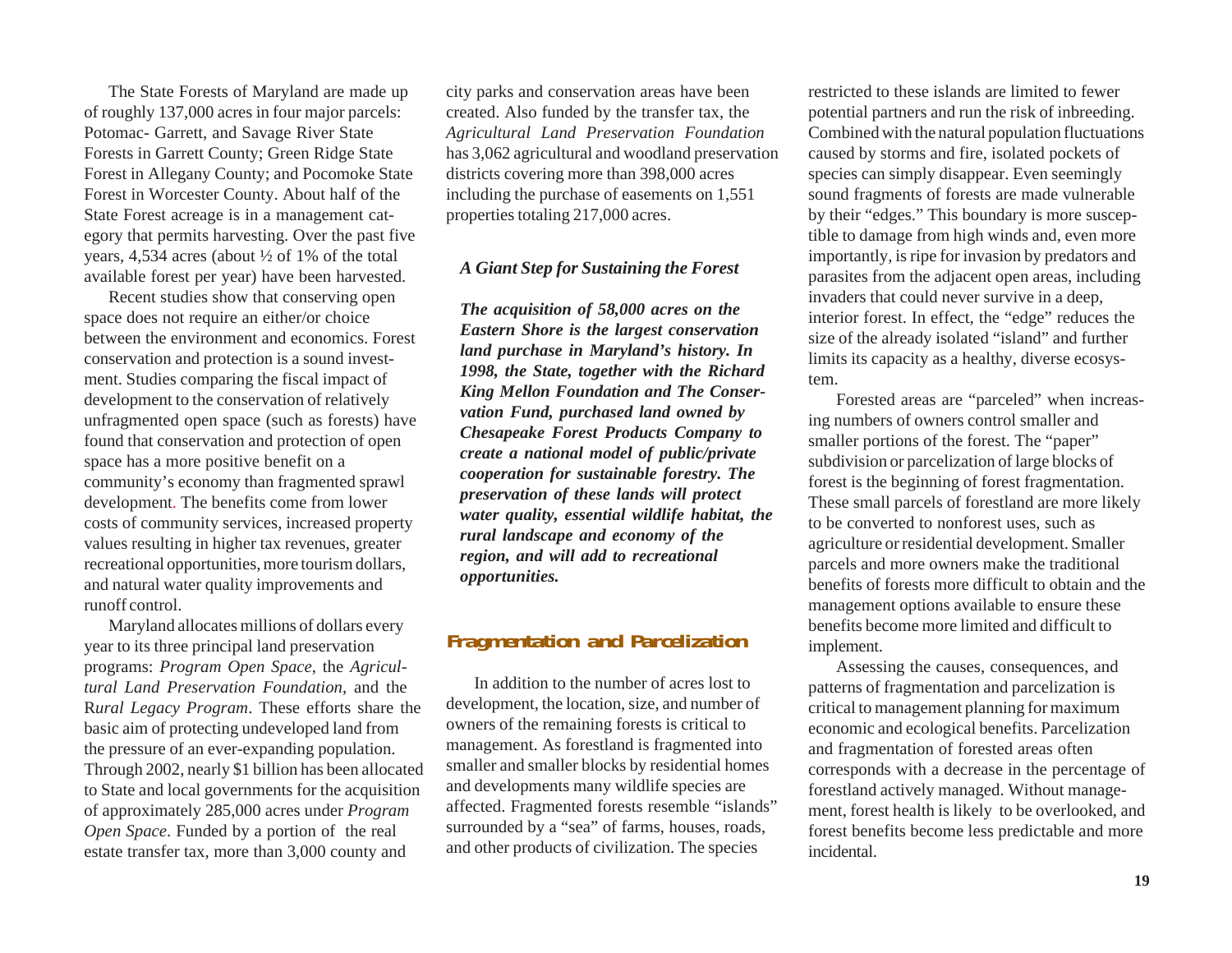The *Green Infrastructure* land network is a concept that will combat fragmentation and protect and link Maryland's remaining ecologically valuable lands. These lands will include, for example, large contiguous tracts of forestlands, important wildlife habitats, wetlands, riparian corridors, and areas that contain key elements of Maryland's biological diversity. The network will be linked by a system that connects large contiguous blocks of natural resource lands (hubs) through corridors that encompass the most ecologically valuable areas between these hubs (e.g. areas of high aquatic integrity, wetlands, wildlife migration routes and important forestlands). Green Infrastructure is a coordinated statewide approach to land conservation and restoration that will: 1) systematically identify and protect lands with important ecological and biodiversity-related characteristics; 2) address problems of forest fragmentation, habitat degradation, and water quality; 3) maximize the influence and effectiveness of public and private land conservation investment; 4) promote shared responsibility for land conservation between public and private sectors; and 5) guide and encourage compatible uses and land management practices.

# **The Urban Forest**

Forest is natural habitat and most terrestrial species on earth are adapted to it and require it. This applies not only to our rural forest residents but to our urban forest residents. The urban forest ties our communities of brick and concrete back to their roots in nature.

Maryland is home to about 4.8 million people. It is ranked 14th in the nation in population, and it

has the 6th highest population density with an average of 489 people per square mile statewide. Nearly 80% of Marylanders live in the greater metropolitan areas of Baltimore and Washington. The forests of these communities are invaluable assets.

Tree-lined streets shape the character of a town, individual trees add value to property, and,

collectively forests and trees reduce air pollution by absorbing gaseous pollutants and filtering dust, ash, and smoke. A dense grove of trees about 50 feet wide reduces the apparent loudness of noise by as much as 50%. Forests and trees buffer glare caused by lights and the sun, provide wind protection, and cool the air. A vigorous urban forest reduces heat retention, known as the "heat island effect" and lowers home cooling costs. Runoff and erosion from storms is reduced because leaves slow raindrops allowing them to soak into the soil, thus reduces runoff and therefore the need for erosion control structures. Trees provide habitat for white-tailed deer, squirrels, chipmunks, birds, raccoons, and scores of other animals. In short, trees are an integral part of the physical and emotional life of cities.

A backyard or planting strip along a highway is not necessarily the favored location for most trees. In urban areas, soils are

generally disturbed, graded, and compacted, with low levels of oxygen and high levels of salt. As a result, the trees and forests of our cities are subject to stresses and limitations not shared by rural areas. Therefore, plans to establish or maintain urban forests must be adapted to suit the urban environment.



**Baltimore City**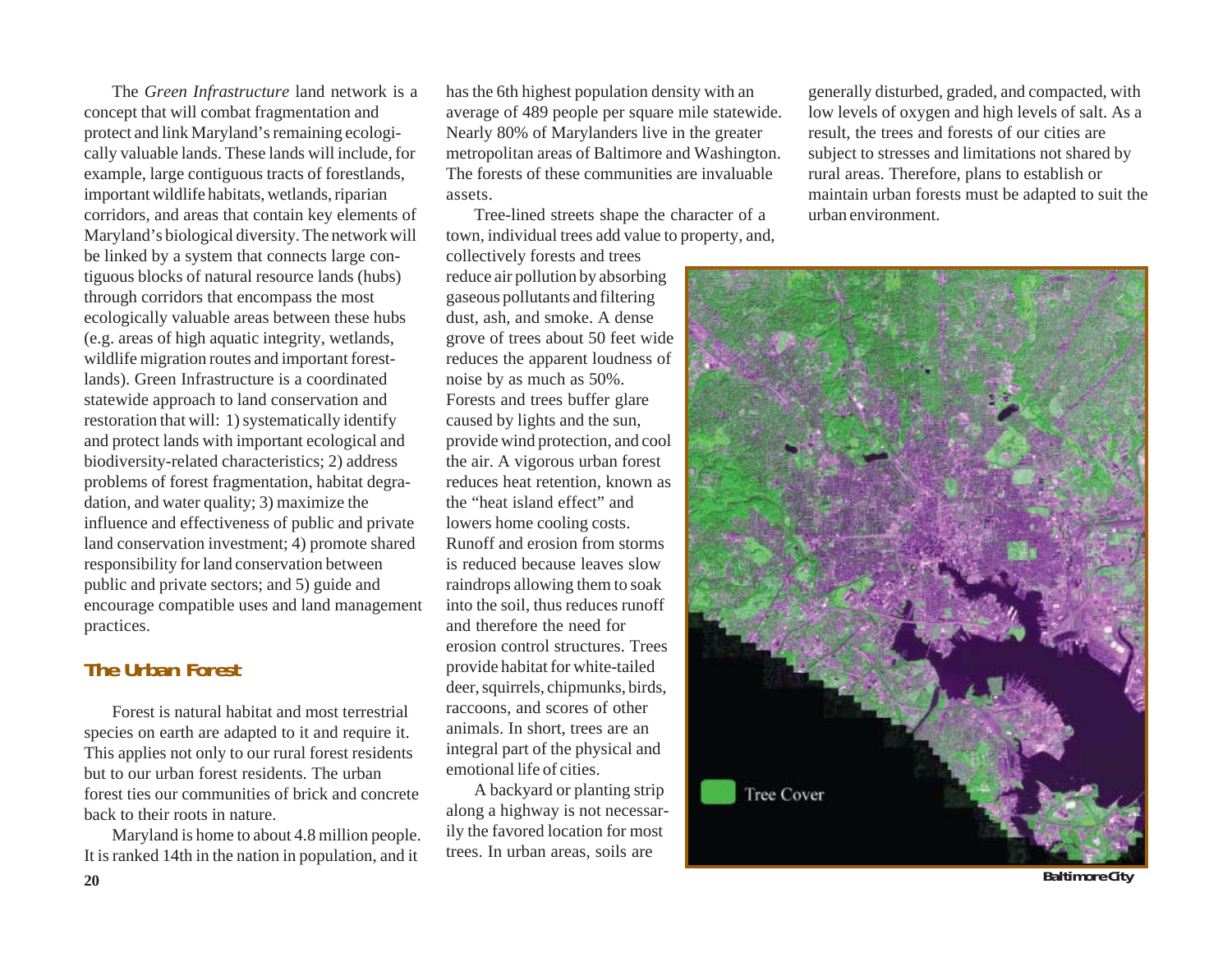Stresses influencing the health of urban forests include lack of space for roots to grow, too little or too much water, nutrient deficiencies, insects and diseases, and low levels of oxygen in the soil. Stress is added by improper pruning and other treatments, wounds from machines and people, artificial lights, altered waterways, compacted soil, and soil contaminated with salt, pesticides, and fertilizers. Nationwide, the average life span of a tree in a downtown area is less than 10 years. Proper planning and species selection can decrease these impacts.

Urban forests are typically categorized into four zones. The zones are the suburban fringe, the suburbs, city residential, and the city center. The suburban fringe is the area between rural areas and established residential communities. Here, new subdivisions are found and new development is expected but opportunities for forest conservation remain. In the suburbs much of the natural forest has been removed for housing subdivisions. The city residential zone

features individual homes and townhouses on small lots. The space allotted to trees is about half that in the suburbs. The city center has limited space for trees but they grow in pots, holes in sidewalks, vacant lots, greenways, and parks. Trees in rights-of-way and other publiclyowned trees make up about 5% of the urban forest.

Maryland's *Roadside Tree Law* passed in 1914, this Law and its regulations were developed to protect roadside trees (trees in public road rights-of-way) by ensuring their proper care and protection and in the interest of promoting and maintaining safe, unobstructed, and aesthetically pleasing public road rights-of-way. The law,

one of the nation's oldest tree protection laws, shows the importance of trees to Marylanders even early in the last century. Permits are required to care for or remove such trees. Individual permits are available for a single tree or group of trees. Blanket permits for ongoing tree maintenance programs, such as those conducted by utilities and highway agencies are also available. Commercial practitioners who perform this work must have a Maryland Tree Expert License. All permitted work is reviewed by the MD DNR Forest Service.

The goal of urban forestry is to help blend the living elements of a community with the built infrastructure so that conflicts are reduced and communities are more livable. The *Urban and Community Forestry Program* coordinates several programs to enhance or protect urban forests and trees, including Tree-Mendous Maryland, Tree City USA, and Excellence in Forest Conservation and Land Development.

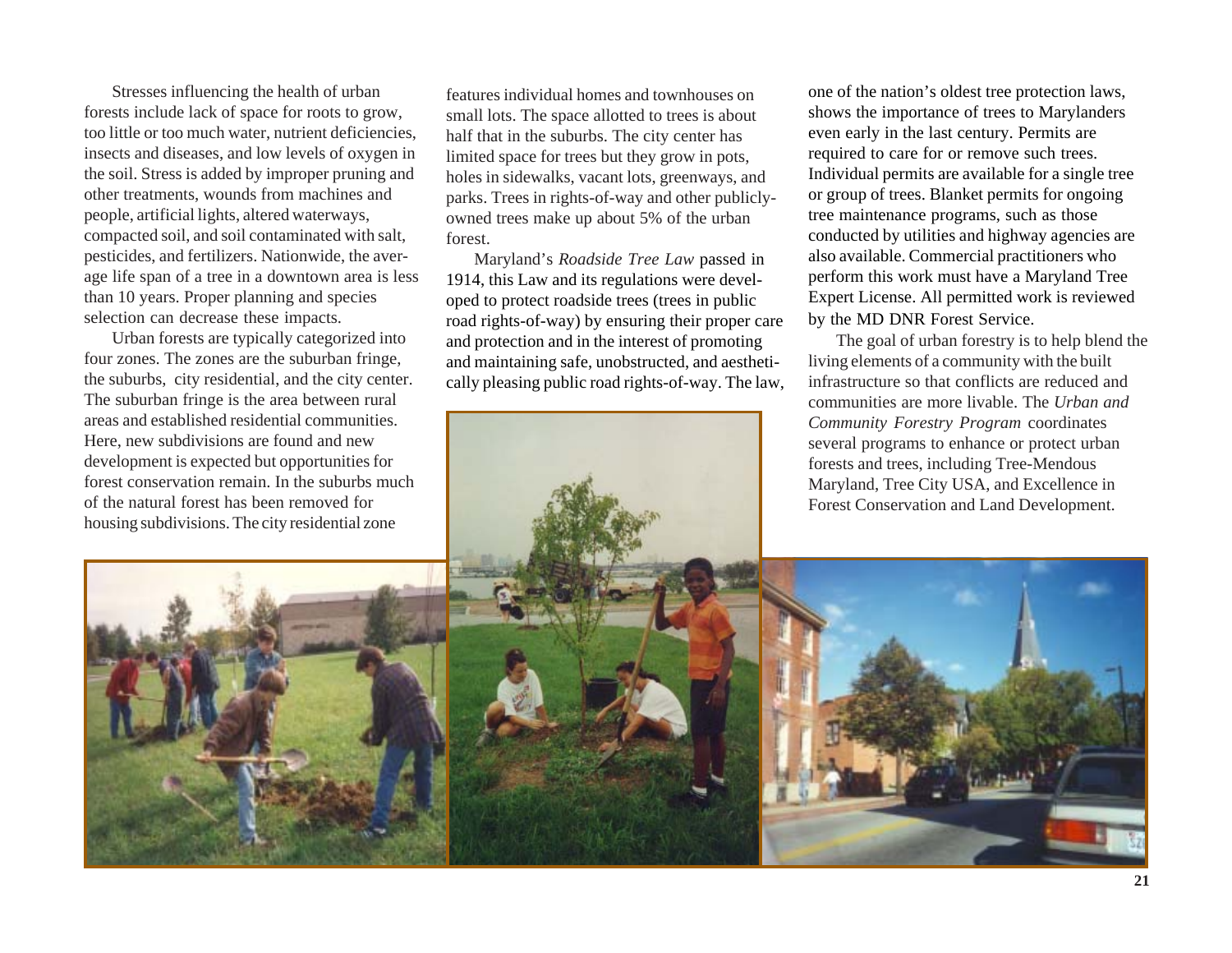#### **Helping to Sustain the Forest Base**

**Rural Legacy** - This program provides state funds to local governments and land trusts to acquire land and conservation easements to protect agricultural and forestlands. Funding comes from a variety of sources, including general obligation bonds and proceeds from the real estate transfer tax.

*MD DNR Rural Legacy Program, 580 Taylor Avenue, E-4, Annapolis, MD 21401, 410-260-8428, 410-260-8404 (fax).*

**Forest Legacy** - A voluntary program of the US Forest Service administered in cooperation with state foresters. Under Forest Legacy, state forestry agencies may purchase private forests in full, or acquire conservation agreements on the lands from willing sellers. The US Forest Service may fund up to 75% of the program costs, with at least a 25% match from non-federal sources. Forest Legacy areas must be environmentally important forest areas that are threatened by conversion to nonforest uses. To qualify, landowners must prepare a multiple resource management plan, or Stewardship Management Plan, to guide long-term care of their forestland. *MD DNR Forest Service, 580 Taylor Avenue, E-1, Annapolis, Maryland 21401, 410-260-8531.*

**Program Open Space** - This provides grants to counties and local governments for open space and recreation areas. Funded by a realty transfer tax on residential and commercial property, it has provided funds to acquire over 200,000 acres of land.

*MD DNR Program Open Space, 580 Taylor Avenue, E-4, Annapolis, Maryland 21401, 410-260-8426, 410-260-8404 (fax).*

**Maryland Environmental Trust** - A statewide land trust established in 1967 to protect farmland and forestland, wildlife habitat, waterfront, significant natural areas, and historic sites. It solicits donated conservation easements and purchases easements using money from the general fund, Program Open Space, and other sources. In 2000, it held 482 easements on 64,737 acres. *MD DNR MET, 100 Community Place, Crownsville, MD 21032, 410-514-7903.*

**Maryland Agricultural Land Preservation Program** - This program focuses on farms, not forests, but may include some wooded agricultural land. If farmland meets the minimum criteria established by the MALPF, landowners sign a voluntary agreement that the land will be maintained in agricultural use for five years. Once the land is in preservation status, the landowner becomes eligible to apply to sell an agricultural land preservation easement to MALPF. As of 1998, preservation easements had been purchased on over 152,000 acres. *Maryland Agricultural Land Preservation Program ,Wayne A. Cawley, Jr. Building, 50 Harry S. Truman Parkway, Annapolis, Maryland 21401-7080, 410-841-5860.*

**Forest Conservation Act** - The Act provides guidelines for the amount of forestland retained or planted after the completion of development projects. These guidelines vary for each development site and are based on land use categories. Where little or no forest exists, the Act requires that forests be established by planting trees. Under some conditions planting may occur outside of the project site where a forest would provide protection to other natural resources, such as streams or wetlands. It applies to all activities requiring a permit for subdivision, grading, or sediment control that is larger than 40,000 square feet. Information on the condition of the existing forest and a plan for conserving the most valuable portions of the forest are required.

*MD DNR, Forest Service, Tawes State Office Building, 580 Taylor Avenue, Annapolis, MD 21401, 410-260-8531.*

**Roadside Tree Law** - Passed in 1914, this law is designed to protect trees in rights-of-way. It requires the MD DNR Forest Service to supervise tree maintenance work performed in rights-of-way to maintain electricity, telephone, and other utilities. Licenses are issued and training is provided to tree experts who maintain trees in rights-ofway. Also, permits are issued to citizens who want to care for trees in rights-of-way adjacent to their homes.

*MD DNR Forest Service, 580 Taylor Avenue, Annapolis, Maryland 21401, 410-260-8531.*

**The TREE-MENDOUS MARYLAND Program -** encourages Marylanders to plant, care for and maintain trees to help restore and protect the natural environment, in particular, our greatest natural resource, the Chesapeake Bay. Program components include the Gift of Trees, volunteer opportunities, and tree purchasing. Information is available *MD DNR Forest Service, 580 Taylor Avenue, Annapolis, Maryland 21401, 410-260-8531.*

**Tree City USA** - A program conducted by the National Arbor Day Foundation in conjunction with the National Association of State Foresters. To qualify as a Tree City in a given year, a jurisdiction must have a tree board or department responsible for tree care (and a tree ordinance establishing or designating such); have an urban forestry program supported by the spending of at least \$2 per capita and have a proclamation recognizing and celebrating Arbor Day. *MD DNR Forest Service, 580 Taylor Avenue, Annapolis, Maryland 21401, 410- 260-8531.*

**PLANT** - An awards program administered by MD DNR Forest Service and the Maryland Forest Conservancy District Boards. Awards are given based on the number of accomplishments completed by the applicant during the award year. A minimum of four accomplishments is required to be recognized. Acceptable accomplishments for PLANT awards range from holding a one-time tree event or ceremony (Arbor Day) to having built comprehensive ongoing planting and maintenance programs. *MD DNR Forest Service, 580 Taylor Avenue, Annapolis, Maryland 21401, 410-260-8531.*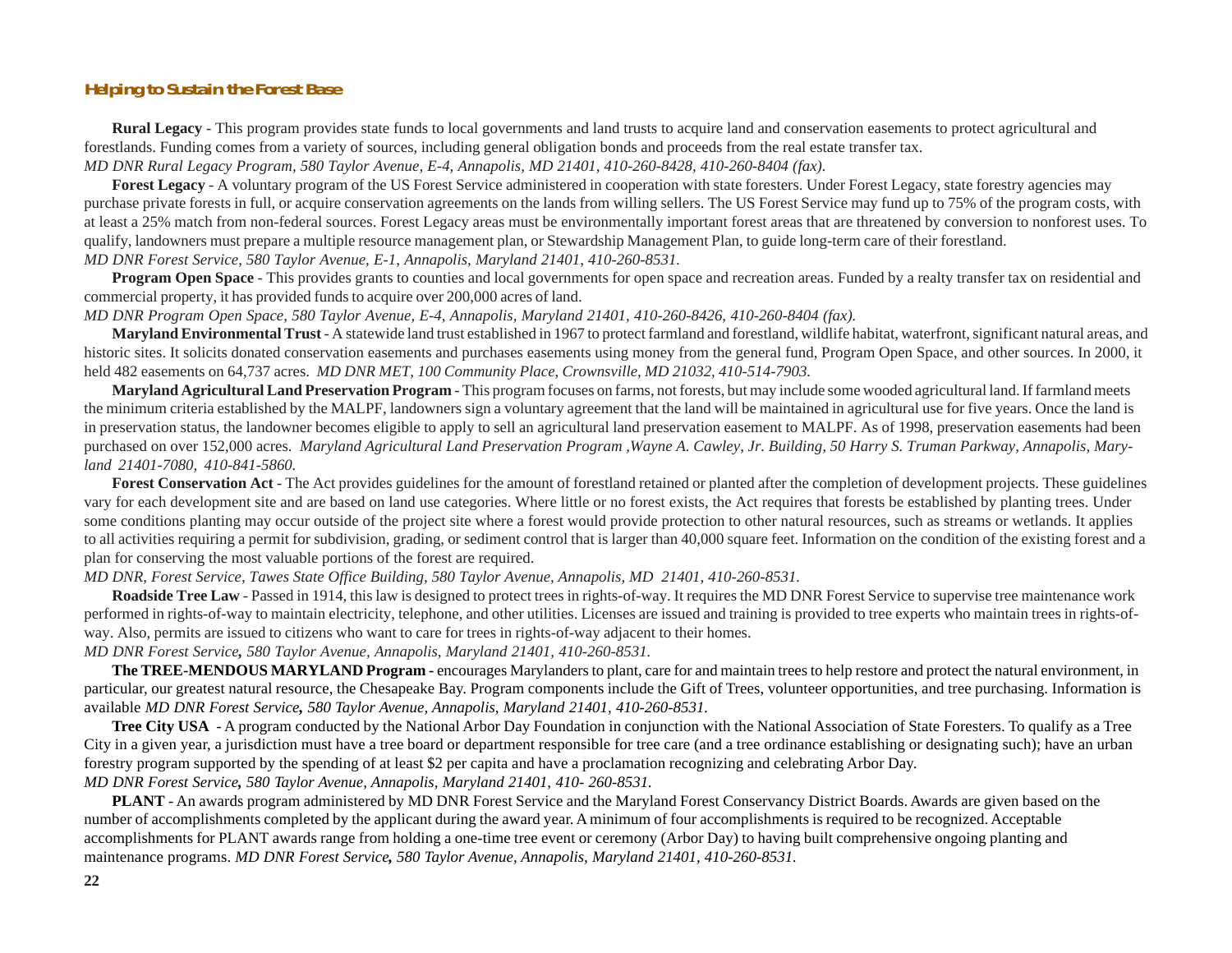# **Maintaining The Quality of the Forest**

*The carbon dioxide is taken up from the air, masses of which seep across continents in a matter days. Since these air masses mix together as in a giant blender, it stands to reason that those 4.6 million carbon dioxide molecules taken up by just one tracheid cell (say in a twig of a maple seedling next to my cabin) in just one second could have come from a decaying log in the Amazon, a car on a Los Angeles freeway, a coal-burning power plant in Utah, a hornbill in Indonesia, and a baboon in Tanzania. If we could put a pinhead-size red dot on a map of the world to indicate the source of each of those 4.6 million molecules that were taken up in the last week by one growing tracheid cell, then the whole map from pole to pole would be colored solid red... Conversely, if we colored the map with blue dots for the fate of each of the oxygen molecules that the tracheid produces at the same time, then in a week or less, the earth map would be a nearly solid blue. Each wood cell of every tree in my forest is in a give-and-take with the rest of the world.*

*Bernd Heinrich*

# **Clean Air**

According to the US Department of Energy, deforestation, industrial activity, and the use of fossil fuels have elevated carbon dioxide levels in Earth's atmosphere by 25 percent over the last 100 years. Concentrations of this heat-trapping

gas continue to rise. Earth's mean surface temperature has increased as much as 1.4 degrees Fahrenheit since 1860. Many scientists maintain that unabated emissions of  $CO<sub>2</sub>$  and other greenhouse gases will bring further global warming and climate change.

Forests play a key role in global warming, since they are both sources and sinks of carbon dioxide emissions. In fact, forest loss to agriculture or development, along with overharvesting, have made forests the second largest source of CO<sub>2</sub>. However, when existing forests are conserved and sustainably managed, or cut-over

forests are replanted, they become effective long-term sinks. The process, called carbon sequestration, occurs when grassy crops and fast-growing trees remove carbon from the air and store it in soil or use it to grow roots, stems, and leaves. An estimated 3.5 billion tons of carbon dioxide, a major greenhouse gas, could be



removed from the atmosphere by using farmland and forests to absorb it. The United States currently generates an estimated 5.8 billion tons of carbon dioxide annually.

Along with carbon dioxide, trees remove nitrogen dioxide, carbon monoxide, sulfur dioxide, ozone, and particulate matter from the air. They

> also reduce and moderate local temperatures, reducing energy demand for artificial cooling (and its accompanying pollution) during peak temperature periods. Currently, all Marylanders live in areas that meet federal standards for carbon monoxide, sulfur dioxide, particulate matter, and nitrogen dioxide. Only 13% of Marylanders live in areas where standards for one-hour ozone are exceeded, for which trees deserve some of the credit.

Forests help clean air by removing carbon dioxide and pollutants and releasing oxygen. These are normal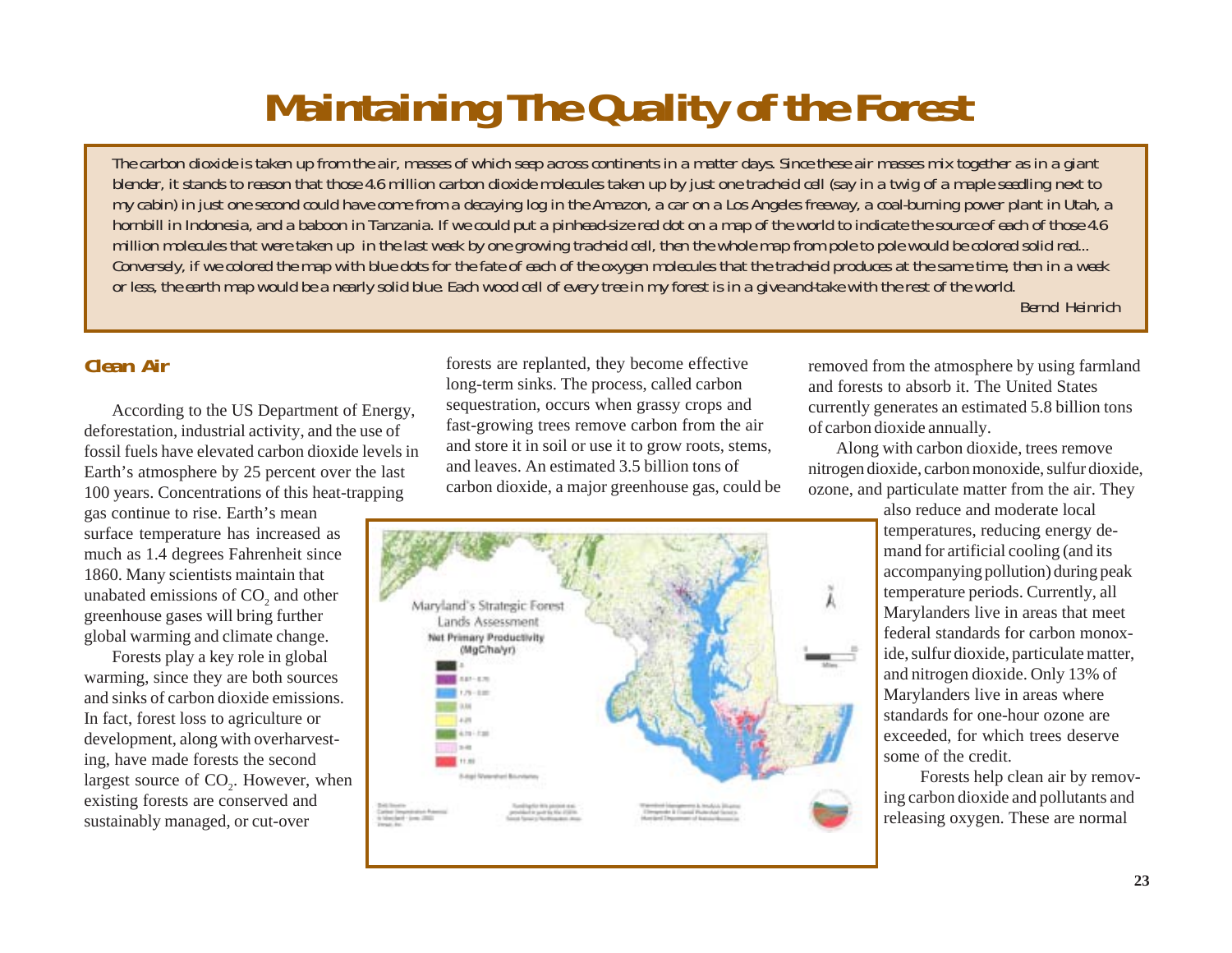physiological and biochemical processes of plant metabolism and growth, but excessive amounts of chemical pollutants in the air may interfere with these processes and cause physical damage to trees and other plants.

Ozone is a gas normally found in air in small quantities. High concentrations of ozone cause chronic health problems in people and may injure some plant species. Trees that seem to be sensitive to ozone damage include eastern white pine and black cherry. Other species of pine, ash, poplar, maple, and oak may be sensitive as well. While damage from high concentrations of ozone does not seem to kill trees, it is an additional stress on their health. Since 1992, ozone damage in Maryland has been monitored through the Forest Health Monitoring System but the extent to which ozone is affecting forest health and ecosystem diversity remains unclear. While ozone levels can differ within a few miles due to elevation changes and other site factors, air quality data indicate general increases in ozone levels across Maryland. Scientists are concerned about the relationship of forest health and concentrations of ozone in the atmosphere and some feel that ozone levels may be reaching concentrations where natural adaptations may no longer be effective in buffering the gas.

# **Clean Water**

Acid deposition includes rain, snow, fog, gases, aerosols, and particulates like dust that are acidic in nature. Chemicals such as sulfate, nitrate, nitrite, and ammonium ions in the air react with precipitation and deposition making them even more acidic. Natural sources of these chemicals include fires, volcanos, and marshes.

These have been reacting with precipitation and dry deposition throughout time. However, automobiles, power plants, and factories, have increased the amounts of these chemicals to the point that natural adaptations may no longer be effective in keeping the pH levels in balance.

In 1991, the National Atmospheric Deposition Program found that Maryland is located in or near the region of highest levels of acid precipitation in the United States. Maryland also receives higher levels of sulfate and nitrate in the form of precipitation than the rest of the country. Actual measured effects of acid deposition on forests are limited. While no direct adverse effects on forests have been documented, indirect effects may result from long-term changes in pH levels in streams and lakes and soil chemistries.

Studies indicate that approximately one-third of all headwater streams in Maryland are susceptible to impacts from acid deposition or are already acidic. The ability of vegetation, soils, and bedrock to buffer acidic inputs and lessen impacts depends on the path water takes through the watershed. Rain seeping through leaf litter to a small stream and then to a large stream has a different impact than rain flowing across a rock outcropping into a pond then following a stream to a lake. The potential for long-term effects of acid deposition on soils is greatest on poorly buffered soils, particularly at high elevations where soils are thin or where soils are already moderately acidic. Changes in soil chemistry may worsen for 50 to 60 years before effects on forests are observed. Similarly, it may take 40 or 50 years for watersheds to show improvements in response to less acid precipitation and deposition.

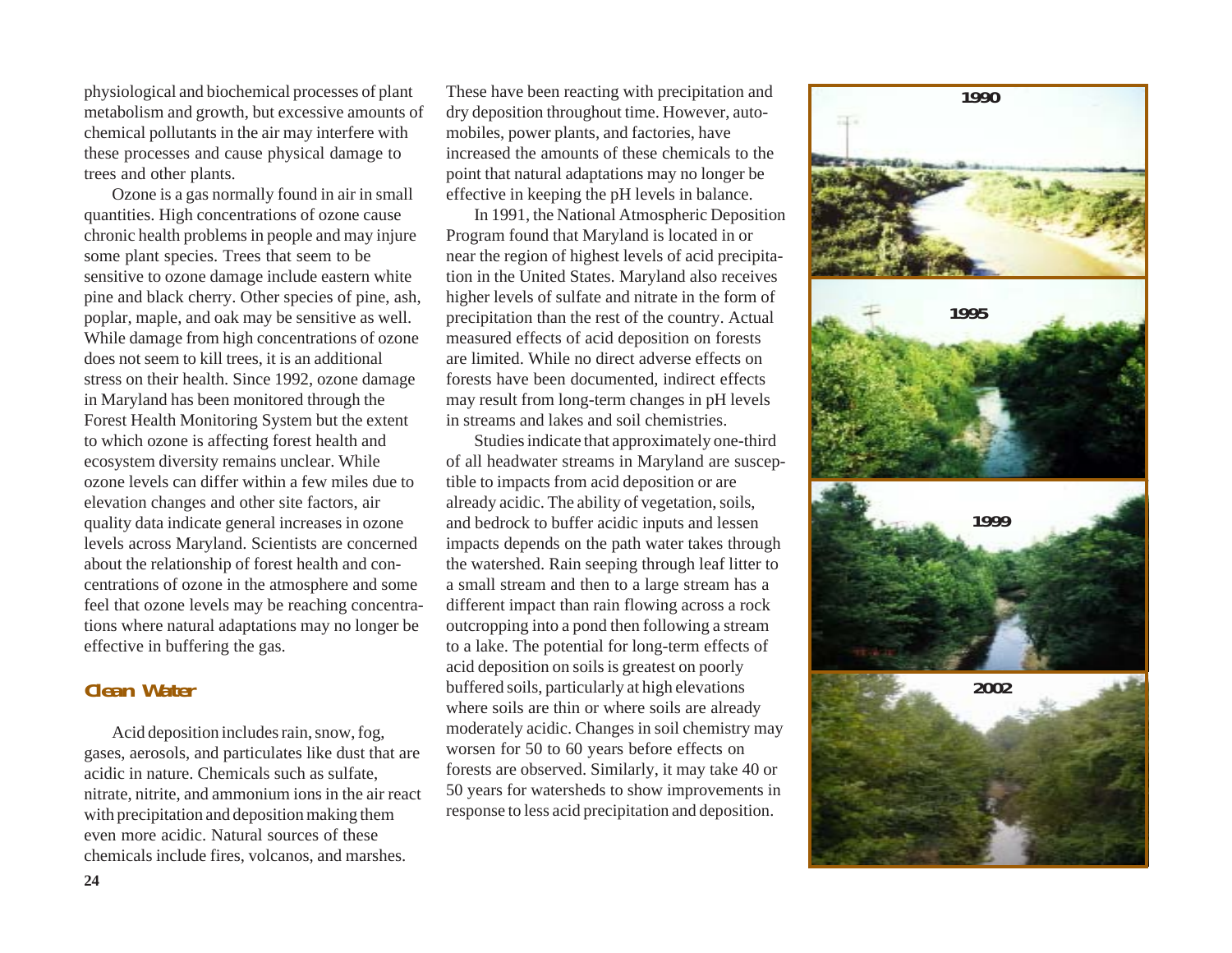Forests are efficient filters, cleaning sediments and other pollutants from water. Forest buffers, strips of forests along bodies of water, are essential to maintain clean water. Tree roots protect waterways by stabilizing stream banks and shorelines and reducing erosion. Shade from trees lowers water temperatures in the summer and increases amounts of oxygen dissolved in the water. Dissolved oxygen is needed by fish and plants. Forests increase large woody debris and organic matter in waterways, thereby improving living conditions for cold-water fish and spawning conditions for warm-water fish. Planting and maintaining forest buffers is a cost-effective means of reducing amounts of pollutants entering waterways, including the Chesapeake Bay. In Maryland, there are almost 17,000 miles of streams and 7,500 miles of shorelines. Many of these areas have naturally vegetated buffers of 100 feet or more, but 36% lack this basic environmental protection. Over 1/3 of these inadequately buffered waterways are in developed areas, with the remainder in rural areas.

Stream systems across the state have also been impacted by changes in land use and land cover. The reduction in forest cover and increase in impervious surfaces through development can be seen in eroding banks, deepening channels, and finer sediments in the stream bed. All of these changes affect both the function and the aesthetic qualities of the stream and all are directly related to the land use activities taking place within the watershed.

Restoration of a watershed involves coordination of all of the various land use and land cover components to establish a balance between habitat requirements, aesthetic goals, and land development needs. These components include

forest management and planting, riparian buffer creation or enhancement, stream channel restoration, wetland restoration/creation, pollution prevention techniques, and appropriate land development methods.

Stewardship and careful management of our streamside and shoreline areas are important to many of our goals for the Chesapeake Bay: reducing nutrients, improving habitat, enhancing watershed management, and achieving our natural resource protection goals. Maryland *Stream ReLeaf* is a project committed to restoring forested buffers along streams and shorelines, and to conserving riparian buffers throughout the State. In 1996, Maryland pledged to create 600 miles of riparian forested buffers by the year 2010. This goal was reached in 2001 and a new goal of an additional 600 miles has been set.

#### *Strategic Forest Lands Assessment*

*Strategic Forests are key blocks of forest that provide the optimal mix of ecological and socioeconomic values necessary to support natural resource based industries and maximize ecological benefits. SFLA uses Geographic Information Systems to identify where forest conservation efforts would make the greatest contribution towards achieving a sustainable forest resource land base. To do this, SFLA evaluates where multiple ecological features and processes are occurring. It also attempts to understand the socioeconomic variables (timber, jobs, and recreation) that support and will continue to sustain forest resourcebased industries. The vulnerability (threat of* *conversion to a non-forested use) of specific forested landscapes, especially those of high ecological integrity and significant economic benefit, is then determined. Finally, folding in the capabilities of Maryland's forest conservation and restoration programs helps round out a complete framework for focusing resource management actions.*

## **Forest Health**

Pests and diseases are a natural part of forest life and, while they influence all aspects of the forest, individual attacks may have few longterm impacts. Defoliation of one species may result in slower growth and even some death, but other species may respond with increased growth and reproduction. Animals that feed on insects may thrive on the abundant food during outbreaks. It is only when insects and diseases reach levels where natural adaptations are not effective in limiting damage that they significantly affect the forest. Large scale damage can erase valuable visual and scenic qualities, recreational opportunities, watershed integrity, wood products, and wildlife habitat.

In Northern and Western Maryland, thousands of acres of forest have suffered varying degrees of gypsy moth defoliation and an estimated 428 million board feet of oak timber has been lost. These forests are regenerating but with new tree species less amenable to wildlife and less valuable as timber. Defoliation from this major pest increased dramatically from 1,197 acres in 1999 to 22,824 acres in 2000. Consequently, almost 17,000 acres were treated in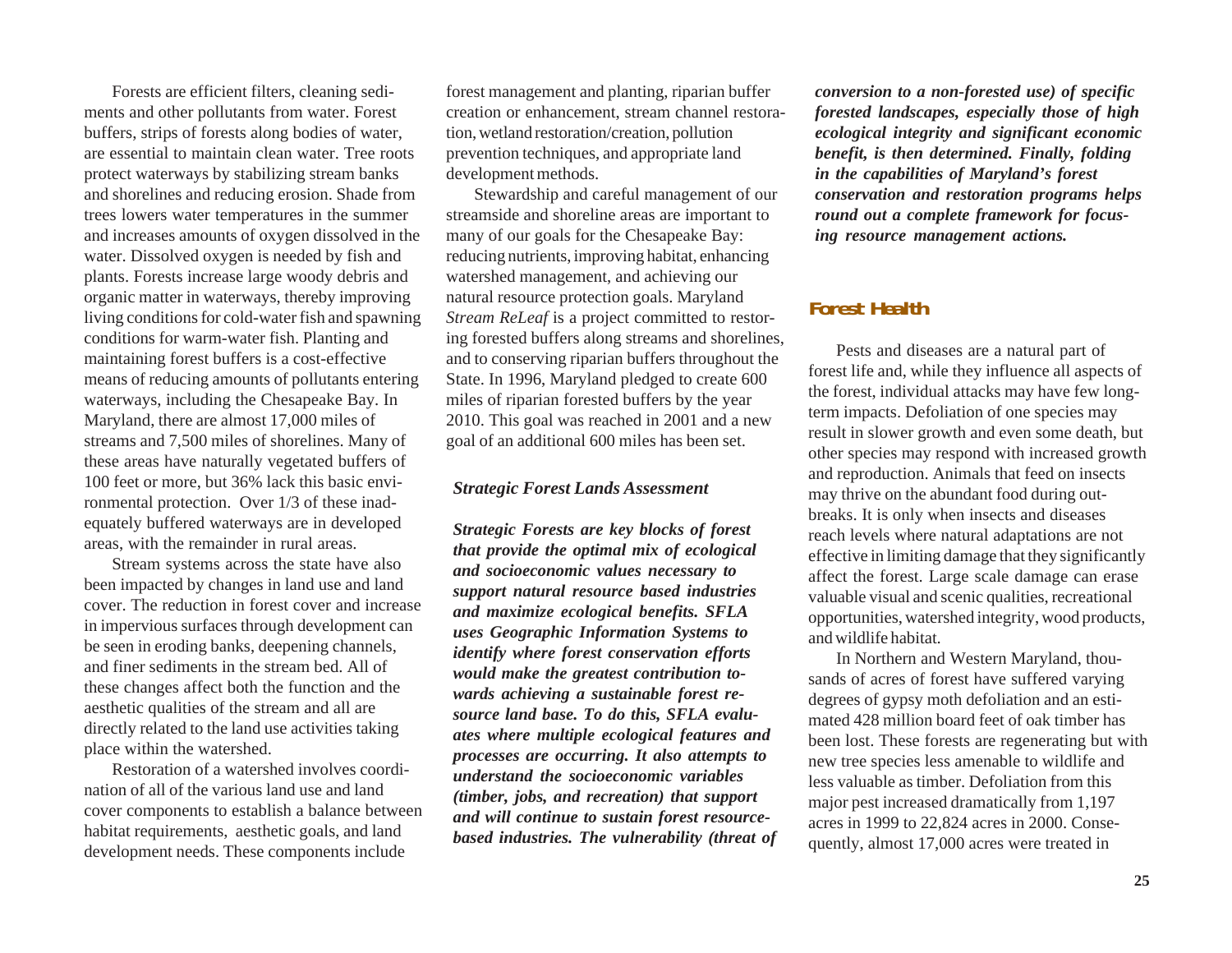2000, the most since 1996. As the gypsy moth moved south into previously unaffected areas of Southern Maryland and the Eastern Shore, defoliation, mortality, and changes in Maryland species composition has increased.

The hemlock woolly adelgid, a native of Asia introduced to the United States in the 1950's, is a serious pest of hemlock trees. This aphid-like insect is commonly found in urban forests around Baltimore and Washington, and has also spread to the native hemlock stands of western Maryland. The extent of damage is not well-documented but spraying is underway.

The pine shoot beetle*,* a European native, is attacking forests in Maryland's four western counties. A Federal quarantine restricts movement of pine Christmas trees, pine nursery stock,

and pine logs from these counties unless they are inspected and certified as pest-free. A native beetle, the southern pine beetle, periodically ravages Southern Maryland and the Eastern Shore killing hundreds of acres of woodland, particularly native timber, causing large changes in wildlife habitat.

Ongoing surveys and assessments of forest insect and disease problems are a necessary part of forest management and decisions for treatment are often made. Pest control treatments are usually applied only to "critical" areas and forests that are actively managed. Critical areas include forested areas where people live or play and where there are high numbers of susceptible tree species. Treatments are generally effective and damage is usually restricted to areas that are not



treated. Treating entire areas that are affected by pests would be a massive project.

### **Wildfires**

Fire has both positive and negative health effects on forests. Fires create mosaic patterns of new growth mixed in and around established plant and animal communities. New plant growth after fires provides an abundance of food and trees killed by fire provide shelter for birds and other animals. On the other hand, fire-caused injuries can result in decay and deformity and mortality from insects and diseases may increase in burned areas. Higher concentrations of nutrients are found in soils following fires because the ashes are mixed into the soil. Water filtering through burned areas washes nutrients out of the soil and into waterways often changing the chemistry of the water. Ironically, fish are more likely to suffer from fire than are other animals.

Maryland averages roughly 5,000 wildfires annually. The acreage of forest, marsh, and grasslands burned is between 8,000 and 9,000 acres. The top three causes (65%) of wildfire in Maryland are arson, debris burning, and children. Other fires are caused by lightning strikes, campfires, smoking, equipment use, and railroad operations. The MD DNR Forest Service responds to 600 to 700 fires each year which burn about 3,900 acres. The remaining wildfires are typically very small and are handled by the volunteer and paid fire service community of Maryland. The MD DNR Forest Service assists these fire companies in training, providing specialized equipment, investigating fire origins, and enforcing regulations.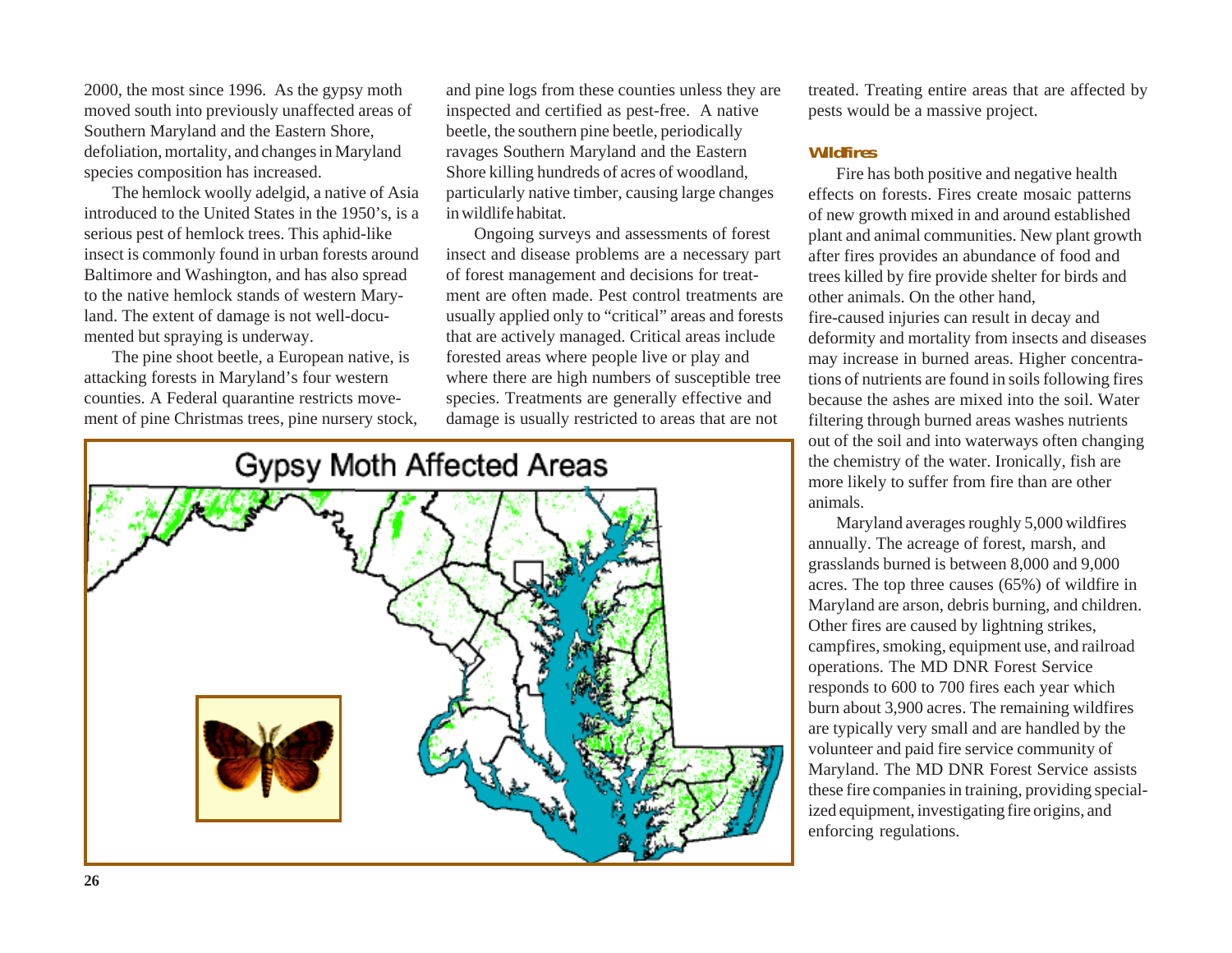

The MD DNR Forest Service concentrates its fire prevention and suppression in rural and suburban areas, but as the suburban fringe spreads and people move into forested areas, the complexity of suppressing fires involving both natural vegetation and structures increases. Narrow roads, flammable vegetation close to homes, and inadequate water supplies have increased the threat to life and property. This situation is important now and will become more so in the future. Special tactics and equipment will be needed to meet these risky and more and more common circumstances.

plant quarantines in 1919 and others have been introduced more recently for landscaping, wildlife habitat, or erosion control. Favorable climate and soil conditions, and absence of competitors to keep them in check are allowing these introduced species to spread to menacing proportions. These invasions alter the structure and composition of the local ecosystem and lead to a reduction in biodiversity and a breakdown of regional distinctiveness. **Many experts feel the prolifera-**

were introduced prior to the initiation of Federal

#### **tion of non-native species is the single greatest threat to biodiversity worldwide, second only to habitat destruction by man.**

Once invasive plants gain a foothold they may degrade areas subject to erosion by replac ing native grasses with plants that are much less effective at anchoring soil. An invaded area that becomes a mono-culture offers reduced habitat for animals. Since non-native species usually invade from "edges" they have caused a major shift of resources to eradication programs in areas with high infestations, typically parks and urban green spaces. Control is often difficult and expensive and site preparation to remove non natives is now an initial step in most reforestation and habitat restoration programs. While not as obvious or dramatic as the damage caused by insects and diseases, introduced species can dominate forested areas and old fields or other openings preventing tree regeneration, inhibiting native herbaceous plants, changing visual quality,

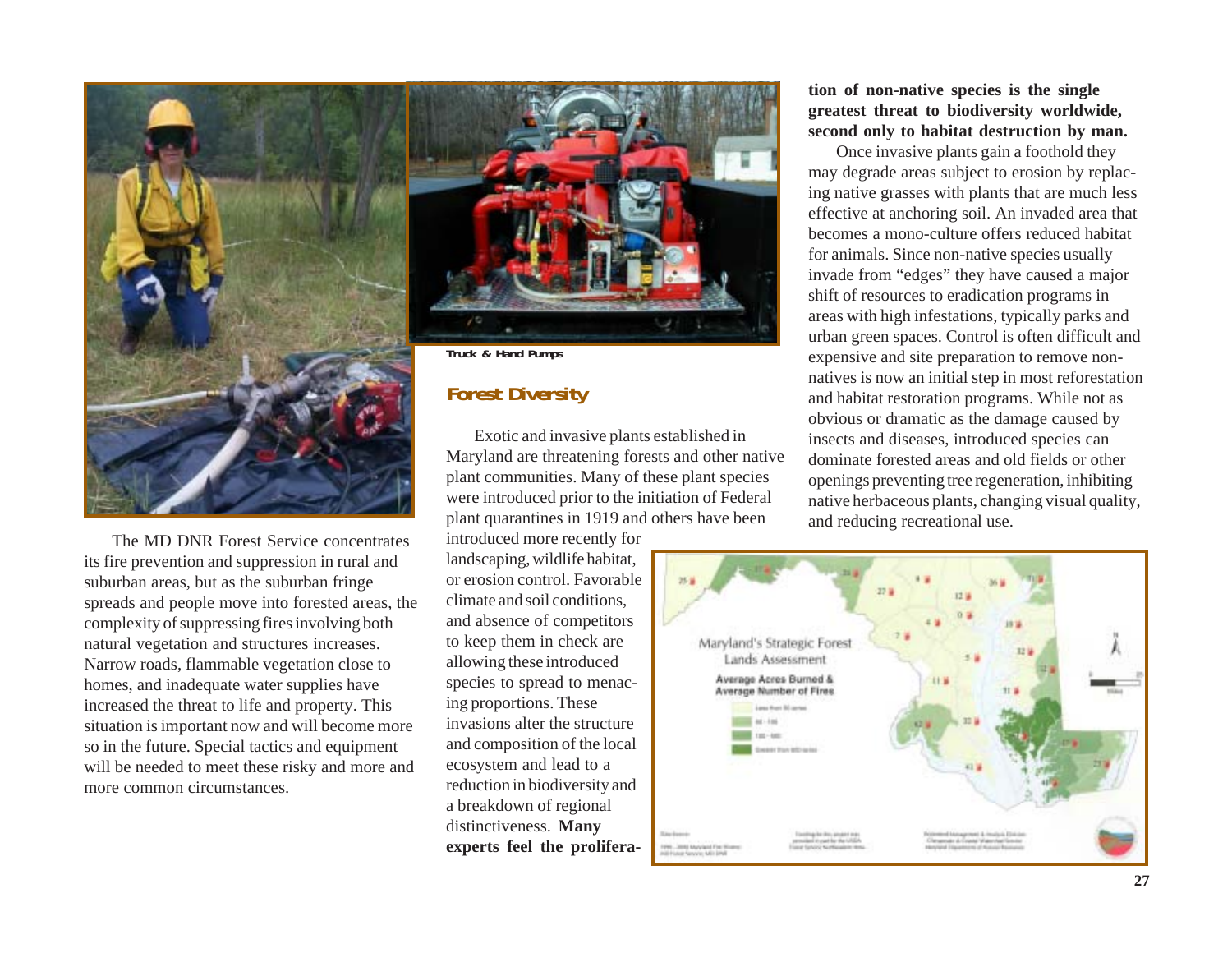Some of the introduced exotic and invasive plant species causing problems in Maryland are:

Norway maple Lesser celandine Winged euonymus (burning bush) Porcelain berry Asiatic bittersweet Tree of heaven Japanese honeysuckle English ivy Devil's tear thumb (mile-a-minute weed) Privet kudzu Perwinkle Garlic mustard Japanese spiraea Multiflora rose





Animals may also affect forest diversity. For example, populations of white-tail deer have risen dramatically in response to a lack of natural predators, an abundance of favorable habitat, and protective game laws. In the early 1990's, Maryland's deer population was estimated at 160,000 animals. The density ranged from approximately 25 deer per square mile in the rural regions of the State, to 15 per square mile in the suburban areas. These densities are high compared with the number of deer that most of Maryland can support. When there are too many animals for the land to support, the competition for food becomes intense. Nutritious foods become sparse, and without adequate diets, deer are small and unhealthy. In areas heavily browsed by deer, the diversity of plants is often significantly reduced and forested areas are difficult to regenerate when deer browsing pressure is high. Forests that survive repeated browsing develop slowly with widely-spaced trees of low vigor, poor form, and few species.

**English Ivy, Tree of Heaven (Ailanthus) & Perwinkle**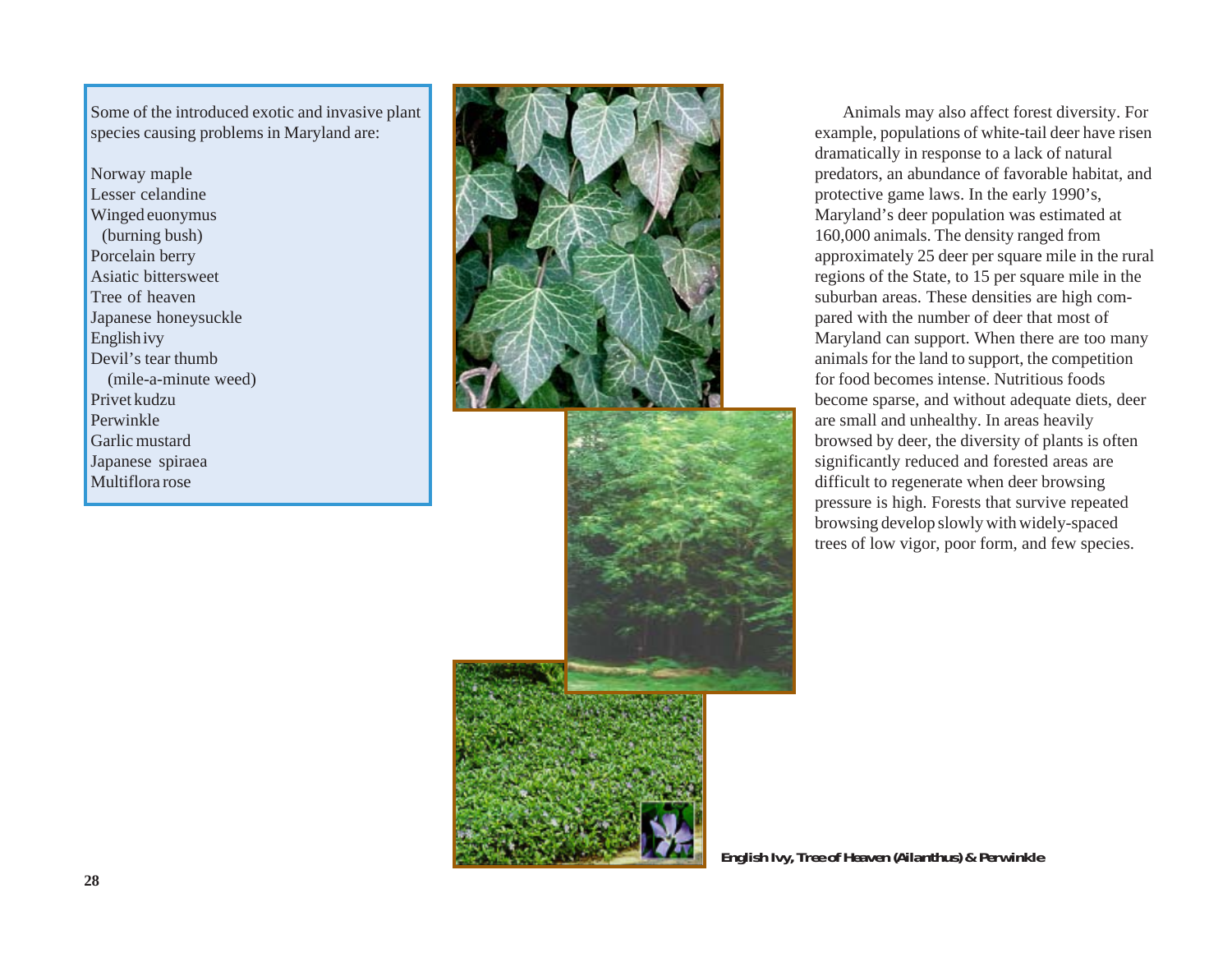### **Helping Maintain the Quality of the Forest**

**Forest Stewardship Program** - Funded by the US Forest Service, this program provides technical assistance to landowners voluntarily seeking to enhance wildlife habitat, establish windbreaks, enhance recreational opportunities, protect soil and water quality, increase wood production, and fulfill other multiple use objectives. It provides financial support to private landowners to develop Forest Stewardship Plans. Maryland foresters prepare on average 425 Plans on 25,000 acres each year.

*MD DNR Forest Service, 580 Taylor Avenue, E-1, Annapolis, Maryland 21401, 410-260-8531.*

**Forest Land Enhancement Program (FLEP)**- A new program established by the 2002 Farm Bill. It replaces the Forestry Incentive Program (FIP) and the Stewardship Incentive Program (SIP), which were repealed in the 2002 Farm Bill. FLEP is the new incentive program that encourages long-term sustainability of nonindustrial private forestlands by providing financial, technical and educational assistance by State Forest Service Agencies to assist private landowners in actively managing their land.

*MD DNR Forest Service, 580 Taylor Avenue, Annapolis, Maryland 21401, 410-260-8531.*

**The Environmental Quality Incentive Program (EQIP) -** A program authorized by the 2002 Farm Bill. EQIP offers financial and technical help to assist participants install or implement structural and management practices on eligible agricultural land. Provides incentives in the form of cost share payments to implement conservation practices including forestry management practices on nonindustrial private forestland. Program focus is geared towards livestock and agricultural production interests. The majority of practices will likely be funded at 50%. Limited resource producers and beginning farmers and ranchers may be eligible for cost-shares up to 90%.

*MD DNR Forest Service, 580 Taylor Avenue, Annapolis, Maryland 21401, 410-260-8531.*

**Conservation Reserve Enhancement Program (CREP)** - This allows states to leverage federal funds from the Conservation Reserve Program that allow agricultural landowners to enter 10- to 15-year contracts with the US Department of Agriculture under which they agree to convert highly erodible cropland or other sensitive acreage to vegetative cover, native grasses, wildlife plantings, trees, filter strips, or riparian buffers. In addition to rental payments, landowners can receive up to 50% of the costs making the conversions. By providing a financial contribution, states can use CREP to target a specific geographic area, such as a watershed or river, or specific resource types, such as wetlands or streams that provide habitat for endangered species. Maryland, the first state with an approved CREP, will enroll 70,000 acres of riparian buffers, restore 10,000 acres of wetlands, and enroll up to 20,000 acres of highly erodible land. *Contact your local Soil Conservation District or USDA Service Center.*

#### **GLOSSARY**

**association** - a collection of plants with ecologically similar requirements, including one or more dominant species from which the group derives a definite character.

**biological diversity or biodiversity** - the variety of life in all its forms and all its levels of organization. Biodiversity refers to diversity of genetics, species, ecosystems, and landscapes.

**board foot** - a unit for measuring wood volume in a tree, log, or board. A board foot is commonly 1 foot by 1 foot by 1 inch, but any shape containing 144 cubic inches of wood equals one board foot.

**commercial forestland** - any area capable of producing 20 cubic feet of timber per acre per year that has not been protected from such use by law or statute.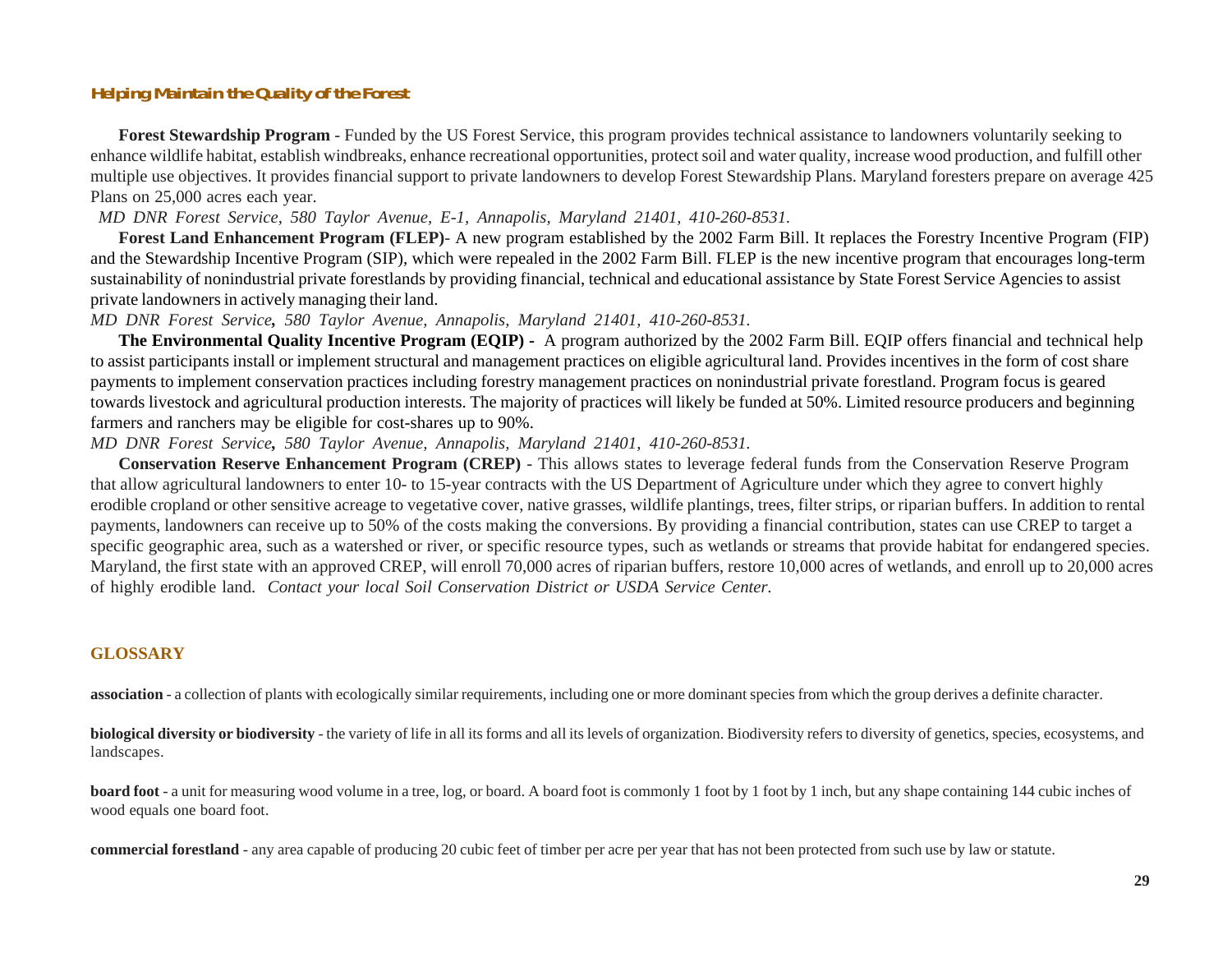**diameter at breast height (dbh)** - standard measurement of a tree's diameter, usually taken at 4 1/2 feet above the ground.

**forest** - a biological community dominated by trees and other woody plants.

**forest fragmentation** - the subdivision of large natural landscapes into smaller, more isolated fragments.

**forest types** - associations of tree species that have similar ecological requirements. Maryland forest types include Allegheny hardwood, loblolly-shortleaf, northern hardwood, oak-gum-cypress, oak hickory, and oak-pine.

**habitat** -the ecosystem in which a plant or animal lives and obtains food and water.

**hardwoods** - a general term encompassing broadleaf, deciduous trees.

**introduced species** - a nonnative species that was intentionally or unintentionally brought into an area by humans.

**pole timber** - trees 4 to 10 inches dbh.

**pulpwood** - wood suitable for use in paper manufacturing.

**sapling** - a tree at least 4 1/2 feet tall and up to 4 inches in diameter.

**sawlog** - a log large enough to be sawed economically on a sawmill. Sawlogs are usually at least 8 inches in diameter at the small end.

sawlog tree - a tree at least 11 inches dbh and suitable for conversion to lumber. Sometimes, trees 11 to 14 inches dbh are called small sawlog trees, and trees larger than 18 inches dbh are called large sawlog trees.

**sawtimber** - trees from which sawlogs can be made.

**stumpage** - the value of standing trees in a forest.

**stumpage price** - the price paid for standing forest trees.

**succession** - the natural replacement of one plant (or animal) community by another over time in the absence of disturbance.

**sustained yield** - an ideal forest management objective in which the volume of wood removed equals growth within the total forest.

**watershed** - a region defined by patterns of stream drainage. A watershed includes all the land that contributes water to a particular stream or river.

**wildlife habitat** - the native environment of an animal. Habitats ideally provide all the elements needed for life and growth: food, water, cover and space.